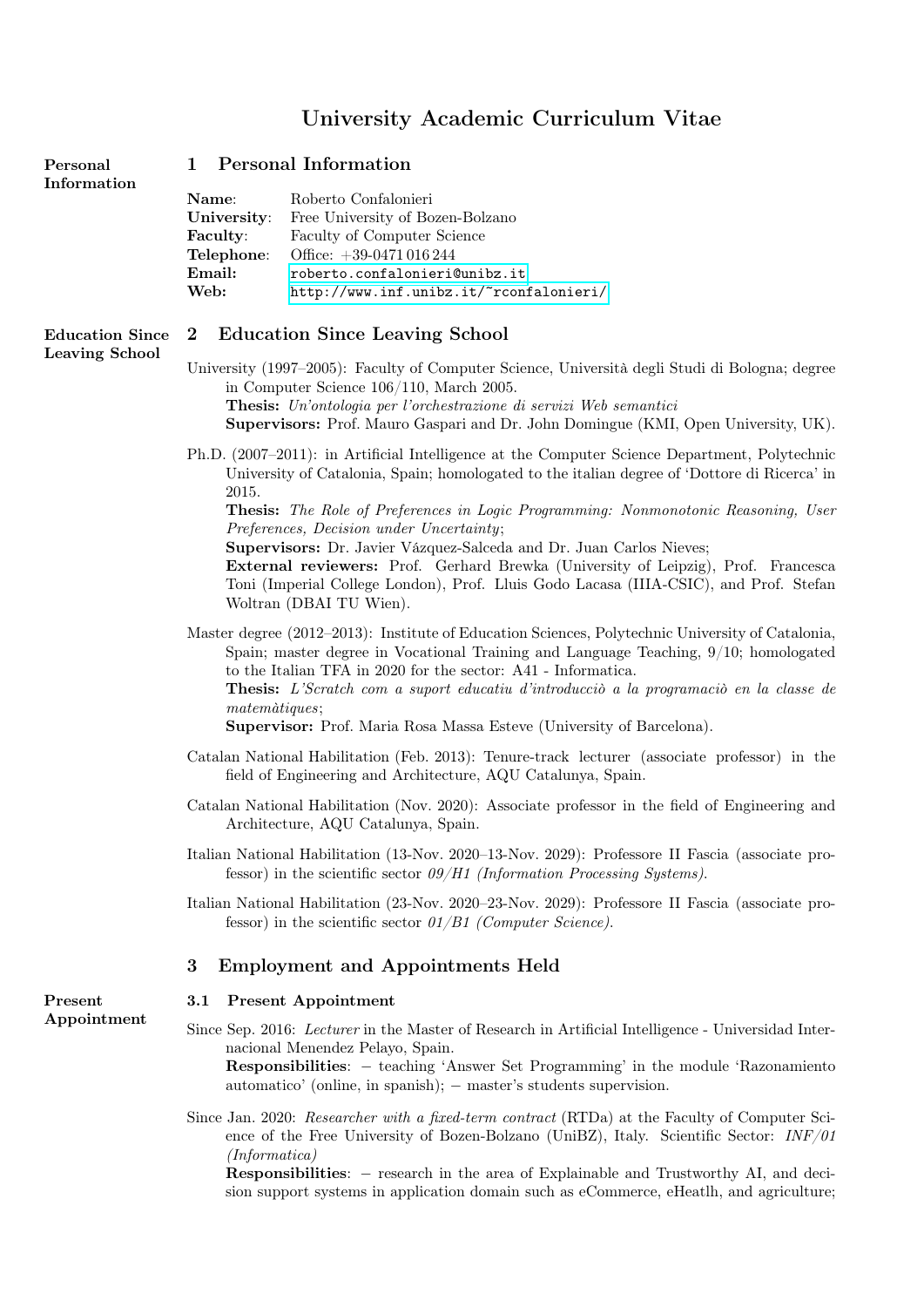− teaching and student supervision; − administration and participation in European, and local research projects;

#### Professional 3.2 Professional Experience

tion.

Experience Jun. 2004 – Feb. 2005: Research Intern, [Knowledge Media Institute \(KMI\),](http://kmi.open.ac.uk/) Open University, Milton Keynes, UK.

> Responsibilities: − research in the area of semantic Web services; − extension of a Java- and LISP-based reasoning service platform (IRS-III) for the orchestration of semantic Web services according to an orchestration ontology (work carried out for the M.Sc. in Computer Science degree).

Jun. 2005 – Dec. 2005: Junior Analyst Programmer at Tele Sistemi Ferroviari (TSF), Bologna, Italy.

Responsibilities: development in .NET of a Web application for the intelligent scheduling of the rail traffic in the Italian rail infrastructure.

- Jan. 2006 Dec. 2006: Research Assistant at 'Dipartimento di Scienze Economiche', Università degli Studi di Bologna, Italy Responsibilities: technical manager and main programmer of the Rebag-Ware, a system that allows users to rate public works online and to indirectly evaluate firms and public organisations about the fulfilment of their obligations to help fighting governance's corrup-
- Jan. 2007 Dec. 2011: Research Assistant and Ph.D. Student in the [KEMLg](https://kemlg.upc.edu/) research group at at the Computer Science Department, Polytechnic University of Catalonia, Spain. Responsibilities: − research in the area of multi-agents systems in the context of the European projects [IST-CONTRACT](http://ist-contract.sourceforge.net/index.html) and [ICT-ALIVE;](https://kemlg.upc.edu/en/projects/alive) − design and development of a multi-agent middleware architecture for building contract-aware Web services; − design and development of a logic programming-based formalism for user profile representation in context-aware recommender systems;  $-$  teaching and students supervision.
- Oct. 2011 Sep. 2012: Post-doctoral Researcher at [Institut de Recherche en Informatique de](https://www.irit.fr/en/departement/dep-artificial-intelligence/) [Toulouse,](https://www.irit.fr/en/departement/dep-artificial-intelligence/) University of Toulouse, France. Responsibilities: – research on agreement technologies, argumentation, and multiplecriteria decision making in the context of the European project [ACE;](https://www.iiia.csic.es/projects/autonomic-software-engineering-online-cultural-experiences) − development of a personal assistant agent architecture, and of a lightweight peer-to-peer Electronic Institution infrastructure.
- Nov. 2012 Ag. 2013: Post-doctoral Researcher at the Computing Department of [Goldsmiths](https://www.gold.ac.uk/computing/) [College,](https://www.gold.ac.uk/computing/) University of London, UK. Responsibilities: – research on agreement technologies, argumentation, and multiple-

criteria decision making in the context of the European project [ACE;](https://www.iiia.csic.es/projects/autonomic-software-engineering-online-cultural-experiences) − development of a personal assistant agent architecture, and of a lightweight peer-to-peer Electronic Institution infrastructure.

- Nov. 2013 Sep. 2016: Post-doctoral Researcher at [Artificial Intelligence Research Institute of](http://www.iiia.csic.es/)) [the Spanish Council for Scientific Research \(IIIA-CSIC\),](http://www.iiia.csic.es/)) Bellaterra, Spain. Responsibilities: − technology transfer of the results developed in the European project [ACE,](http://www.iiia.csic.es/en/project/ace) that is, a distributed agent-based platform for developing applications enhanced with social intelligence; – CEO and CTO of SocialBrowsing, a spin-off of the IIIA-CSIC; − research in the area of cognitive AI, computational creativity, concept invention in the European project [COINVENT;](https://www.coinvent.uni-osnabrueck.de) − development of a cognitive-based computational creativity system that aims at assisting humans in creative tasks such as music harmonisation and mathematics.
- Oct. 2016 Dec. 2016: R&D Engineer. NaradaRobotics, S.L., Barcelona, Spain. Responsibilities: − integration of machine learning algorithms (for classification of realtime speeches) into Web applications; − design and development of a Web astrology application.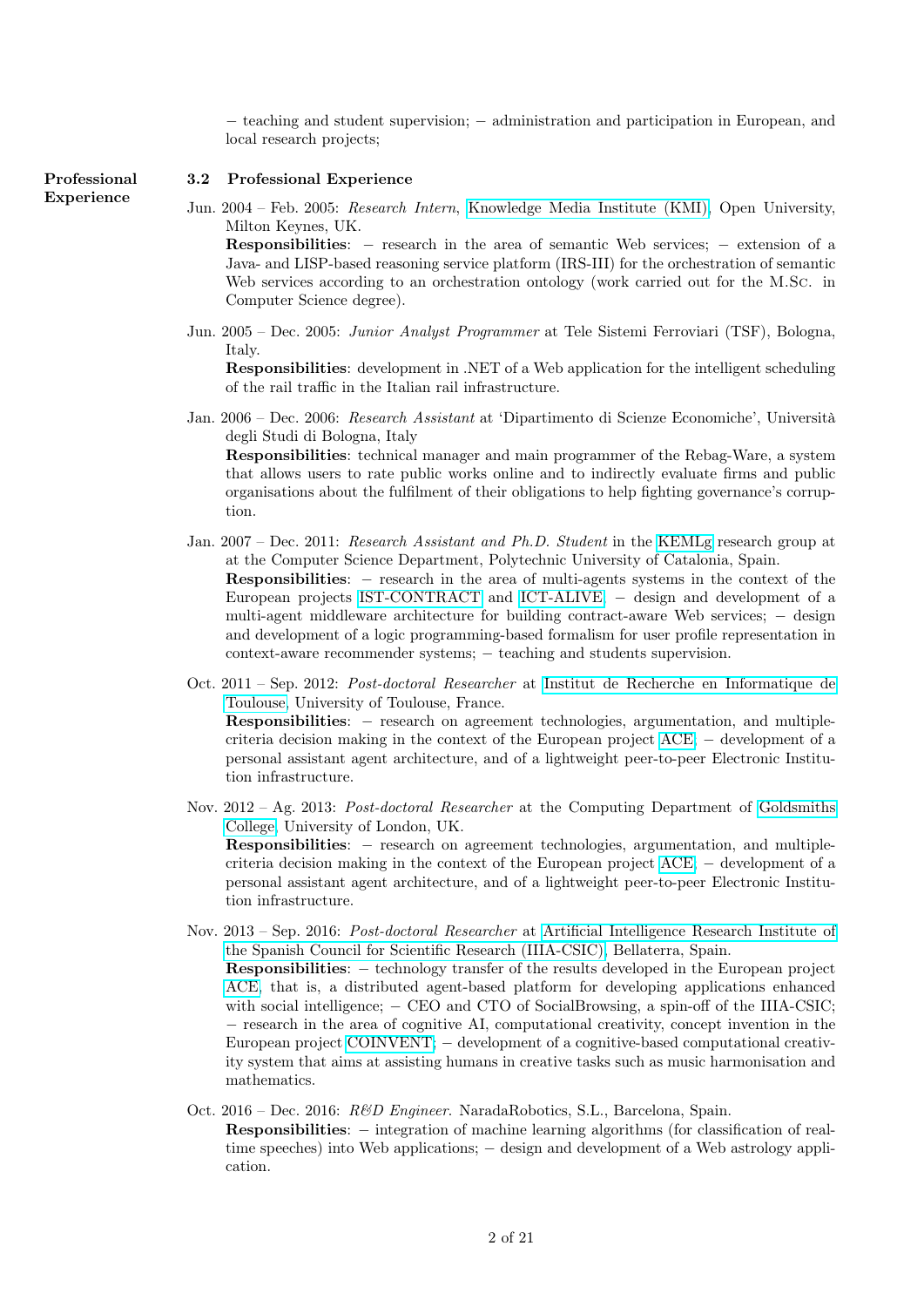- Oct. 2016 Dec. 2016: Adjunct Professor. University of Barcelona, Spain. Responsibilities: teaching and supervision of students in the B.Sc. of Computer Science Engineering.
- Jan. 2017 Oct. 2019: Researcher with a fixed-term contract (RTDa research) and scientific collaborator of the Smart Data Factory (NOI TechPark), the technology transfer lab of the Faculty of Computer Science of the Free University of Bozen-Bolzano (UniBZ), Italy. Scientific Sector: ING-INF/05 (Sistemi di Elaborazione delle Informazioni). Responsibilities: – creation of the first instance of the Smart Data Factory at the NOI TechPark. – third mission activities, especially industry-oriented, for the Faculty of Computer Science of UniBZ; – applied research activity and technology transfer within the projects acquired at the Smart Data Factory. – research in the areas of cognitive AI, concept invention and coherence, argumentation.
- Oct. 2018 Dec. 2019: XAI Team Lead and Senior Research Scientist in AI at Telefónica Innovación Alpha SL - Health Moonshot project, Barcelona, Spain. **Responsibilities:**  $-$  research scientist lead of the Explainable AI team;  $-$  coordination and management with other teams within Alpha (research, design, product, data engineering, and engineering); − applied research in the area of Explainable AI, especially focusing on how to integrate common-sense knowledge (e.g., ontologies) into machine learning algorithms and how to extract human understandable explanations from black-box (e.g., NNs) models.

#### Research and 4 Research and Scholarship

Scholarship

Roberto received his Ph.D. in Artificial Intelligence (with distinction) from the Polytechnic University of Catalonia (2011) with a thesis on 'The Role of Preferences in Logic Programming: Non-monotonic Reasoning, User Preferences and Decision Making under Uncertainty'. He has worked both in industry and in academia, as R&D engineer, assistant professor, and post-doctoral researcher in several research institutions in Europe (UPC, UB, IRIT, Goldsmiths College, IIIA-CSIC). He has collaborated with major experts in non-classical logic, ontologies, and multi-agent systems. He has participated in several European projects (IST-CONTRACT, ICT-ALIVE, ACE, COINVENT), and a number of R&D projects with industries, and university projects. He is the Principal Investigator of the H2I project, a research project in collaboration with local industry in South-Tyrol.

#### 4.1 Summary of Current Research

A major focus of Roberto's current work is on Explainable and Trustworthy AI [\[JI-9\]](#page-16-0), specifically on knowledge-based approaches to explaining machine learning black-box models, with an emphasis on the challenging problem to bridging the gap between symbolic and non-symbolic reasoning. He particularly focuses on the role played by ontologies to enhance human understandability of explanations approximating black-box models [\[CI-31,](#page-19-0) [TR-4\]](#page-20-0), and how ontologies can support the adaptation of explanations to different user profiles. He has also started to investigate the cognitive dimensions that explanations should possess from a social and psychological perspective to foster human-machine interaction [\[CI-30\]](#page-19-1).

He is also interested in cognitive AI, more specifically in formal-logical approaches to model core notions that are understood to be involved in human concept formation and invention [\[CI-23,](#page-18-0) [JI-7\]](#page-15-0) such as coherence, argumentation and concept refinement [\[CI-22,](#page-18-1) [CI-24,](#page-18-2) [WI-5,](#page-19-2) [WI-8,](#page-20-1) [WI-9\]](#page-20-2). He particularly focuses on the role concepts play in ontologies, the problem of discovery of newly created concepts [\[JI-7,](#page-15-0) [JI-8\]](#page-16-1), and the role of concept refinement in concept invention [\[JI-6,](#page-15-1) [JI-8\]](#page-16-1) and in ontology repair [\[CI-26,](#page-19-3) [CI-27,](#page-19-4) [CI-28\]](#page-19-5).

#### 4.2 Previous Research

Roberto's previous research activity can be classified into three main areas: knowledge representation for preferences and uncertainty, socio-technical multi-agent systems, and computational approaches to creativity.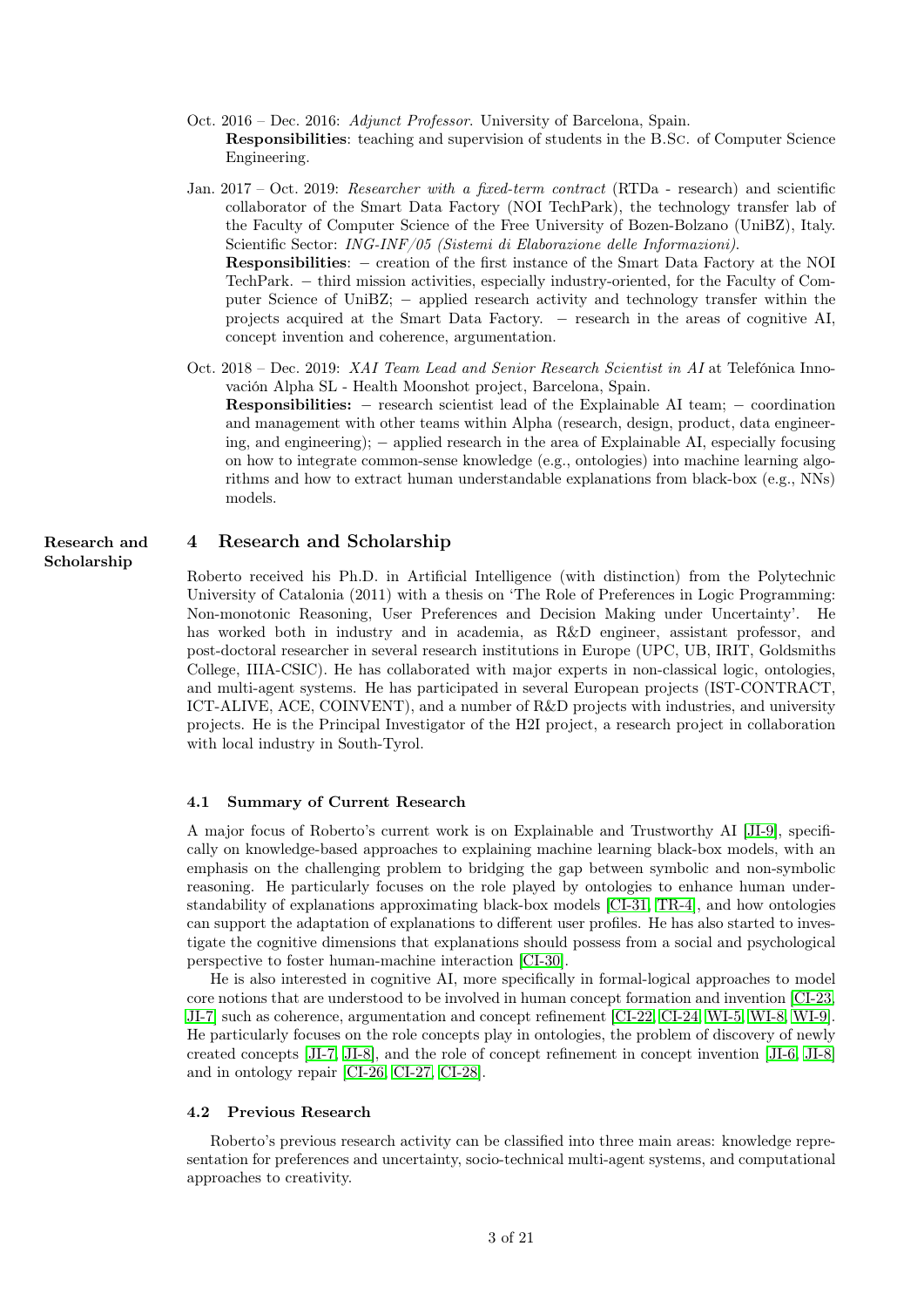His research on knowledge representation for preferences and uncertainty focused on formal approaches to reasoning under incomplete and uncertain information, user preferences, and decision making under uncertainty, with emphasis on Answer Set Programming (ASP). He proposed several theoretical frameworks that extended the standard ASP syntax and semantics to deal with preferences and qualitative uncertainty [\[JI-3,](#page-15-2) [CI-6,](#page-17-0) [CI-7,](#page-17-1) [CI-8\]](#page-17-2), nested preferences [\[JI-1,](#page-15-3) [WI-3\]](#page-19-6), decision making under uncertainty [\[JI-2,](#page-15-4) [JI-4,](#page-15-5) [CI-9\]](#page-17-3), and flexible preference queries to uncertain databases [\[JI-3,](#page-15-2) [CI-11,](#page-17-4) [CI-12\]](#page-17-5). He engineered a number of frameworks into proof-of-concept prototypes that have been applied in applications such as context-aware recommendation systems [\[CI-12,](#page-17-5) [CI-10\]](#page-17-6).

His research on socio-technical multi-agent systems was mainly concerned in using agent technology, such as Electronic Institutions and agreement technologies, e.g., argumentation and multi-criteria decision making, to develop multi-user interactive systems [\[JI-5,](#page-15-6) [BC-3,](#page-16-2) [CI-19,](#page-18-3) [CI-18,](#page-18-4) [CI-14,](#page-17-7) [CI-15,](#page-17-8) [CI-13\]](#page-17-9).

More recently, his research was on computational approaches of concept invention and creativity [\[B-4,](#page-15-7) [BC-1,](#page-16-3) [BC-2\]](#page-16-4), in particular, on the formalisation and implementation of a cognitive theory of creativity based on conceptual blending for modelling human creativity [\[JI-7,](#page-15-0) [CI-20,](#page-18-5) [CI-23\]](#page-18-0). This theory was applied both as analytical tool and invention tool in the music domain, e.g., to reproduce and invent chords progression and cadences [\[CI-21,](#page-18-6) [CI-24\]](#page-18-2).

#### 4.3 Research Impact

During his career, Roberto has published more than 50 peer-reviewed articles in major international journals and conferences in AI. He published in top conferences (IJCAI, AAAI, ECAI) along with reputable journals (AMAI, JAI, IJAR, EAAI). He co-edited the book 'Concept Invention: Foundations, Implementation, Social Aspects and Applications' published by Springer in 2018.

According to [Google scholar,](https://tinyurl.com/t9upog9) his h-index is 13, and he got 556 citations (December 2020).

According to [Scopus,](https://tinyurl.com/th3krth) his h-index is 8, and he got 242 citations (December 2020).

#### 4.4 Coordination and Participation to Research Projects

Roberto has participated in a number of European projects, projects with the industry, and internal university projects. He participated in the writing of grant proposals of projects awarded by a total amount of  $\epsilon$ 1.732.353,26 (ROBUSINTER, PACMEL, REUSE, STORE, ALPINEANNOTATION, ONCONET2, PRO4, COCO, CREED, ONTORATOR, STELLA).

#### 4.4.1 Publicly Funded Projects

Sep. 2006 – Sep. 2009: IST-CONTRACT: Contract-based Systems Engineering Methods for Verifiable Cross-Organisational Networked Business Applications. The goal of the project was to develop frameworks, components and tools for contract-based e-Business systems. Role: Research Assistant and Ph.D. Student

Funding body: European Commission, funded under FP6

Funding amount:  $\text{\textsterling}2.481.864$ 

Project number: IST-FP6-034418

Adopted technologies/competences: Agreement technologies, multi-agent systems Coordinator: Prof. Ulises Cortés (UPC)

Partners: 3scale Networks S.L.; University of Prague (Check Republic); Fujitsu Enabling Software Technology (Germany); Imperial College London (UK); Kings College London (UK); Universitat Politècnica de Catalunya – UPC (Spain).

Feb. 2008 – Oct. 2010: ICT-ALIVE: Coordination, Organisation and Model-Driven Approaches for Dynamic, Flexible, Robust Software and Services Engineering. The goal of the project was to develop frameworks, components and tools for the coordination and organisation of agent-based Web services.

Role: Research Assistant and Ph.D. Student

Funding body: European Commission, funded under FP7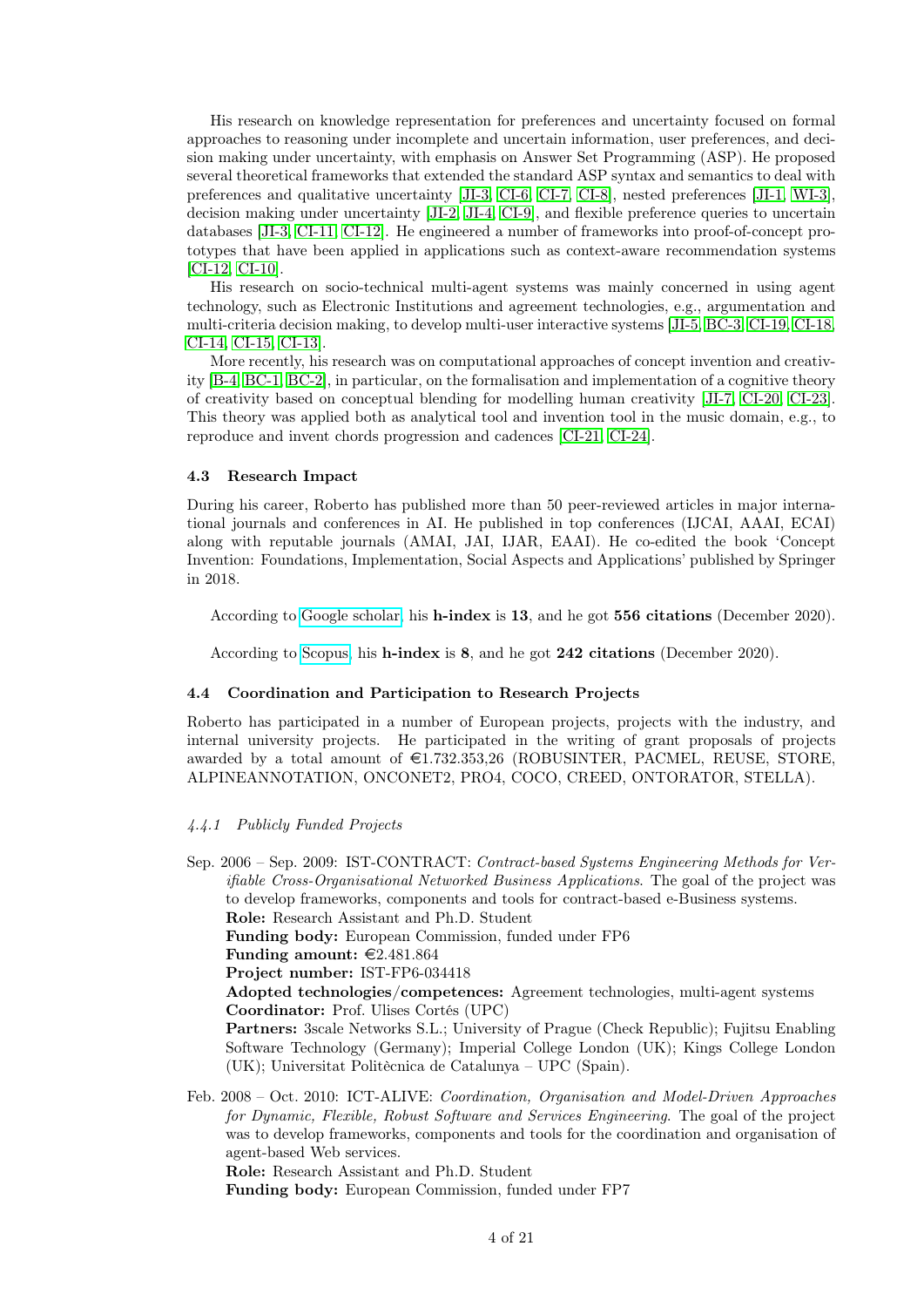Funding amount:  $\epsilon$ 3.777.385

Project number: ICT-FP7-215890

Adopted technologies/competences: Multi-agent systems, engineering

Coordinator: Dr. Javier Vázquez-Salceda (UPC)

Partners: Tech Media Telecom Factory S.L. (Spain), Thales Nederland B.V. (The Netherlands); University of Aberdeen (UK), University of Utrecht (The Netherlands); University of Bath (UK); Universitat Politècnica de Catalunya – UPC (Spain).

Sep. 2011 – Aug. 2013: ACE: Autonomic software engineering for online Cultural Experiences. The goal of the project was about exploiting the predominance of social networking using autonomic software agents to enrich, encourage and enliven engagement with online cultural artefacts such as from a museum or a gallery.

Role: Post-doctoral researcher

Funding body: European Commission, funded under the FP7 ERA-Net funding scheme (CHIST-ERA 2010)

Funding amount:  $\epsilon$ 625.500

Project number: CHRI-001-03

Adopted technologies/competences: Agreement technologies, argumentation, decision making

Coordinator: Prof. Carles Sierra (IIIA-CSIC)

Partners: Artificial Intelligence Research Institute - IIIA-CSIC (Spain); Goldsmiths' College (UK); Toulouse Institute of Computer Science Research - IRIT-CNRS (France).

Oct. 2013 – Sep. 2016: COINVENT: Concept Invention Theory. The goal of the project was to develop a computational feasible conceptualisation of the conceptual blending theory, a cognitive theory modeling human creativity.

Role: Post-doctoral researcher

Funding body: European Commission, funded under ICT STREP

Funding amount:  $\epsilon$ 2.715.786

Project number: 611553

Adopted technologies/competences: Ontology, computational creativity

Coordinator: Dr. Marco Schorlemmer (IIIA-CSIC)

Partners: Aristotle University of Thessaloniki (Grece); Free University of Bolzano-Bozen (Italy); Artificial Intelligence Research Institute / IIIA-CSIC (Spain); Otto-von-Guericke-Universität Magdeburg (Germany); The University of Edinburgh (UK); University of Dundee (UK); University of Osnabrück (Germany).

Mar. 2019 – Feb. 2021: PACMEL: Process-aware Analytics Support based on Conceptual Models for Event Logs. The goal of the project is to develop a process-aware analytic framework for analysing data from sensors and devices for the purpose of process modeling, analysis, and improvement.

Role: Acquisition

Funding body: European Commission, funded under the ERA-Net funding scheme (CHIST-ERA 2017)

Funding amount:  $\epsilon$ 346.285

Adopted technologies/competences: Ontology-based data access and integration, process mining

Coordinator: Prof. Grzegorz J. Nalepa (AGH)

Partners: AGH University of Science and Technology (Poland), Universidad Autonoma de Madrid (Spain), Free University of Bozen-Bolzano (Italy).

Jan. 2019 – Jan. 2022: ROBUSINTER: Optimisation of the robustness of compression presses in powder metallurgy through adaptive press control. The goal of the project is to develop techniques to automatically adjust compression presses' parameters during the sintering of metal pieces.

Role: Acquisition

Funding body: EFRE/FESR 2017 research project

Funding amount:  $\text{\textsterling}1.113.068,26$ 

Adopted technologies/competences: Machine learning

Coordinator: Prof. Angelika Peer (UniBZ)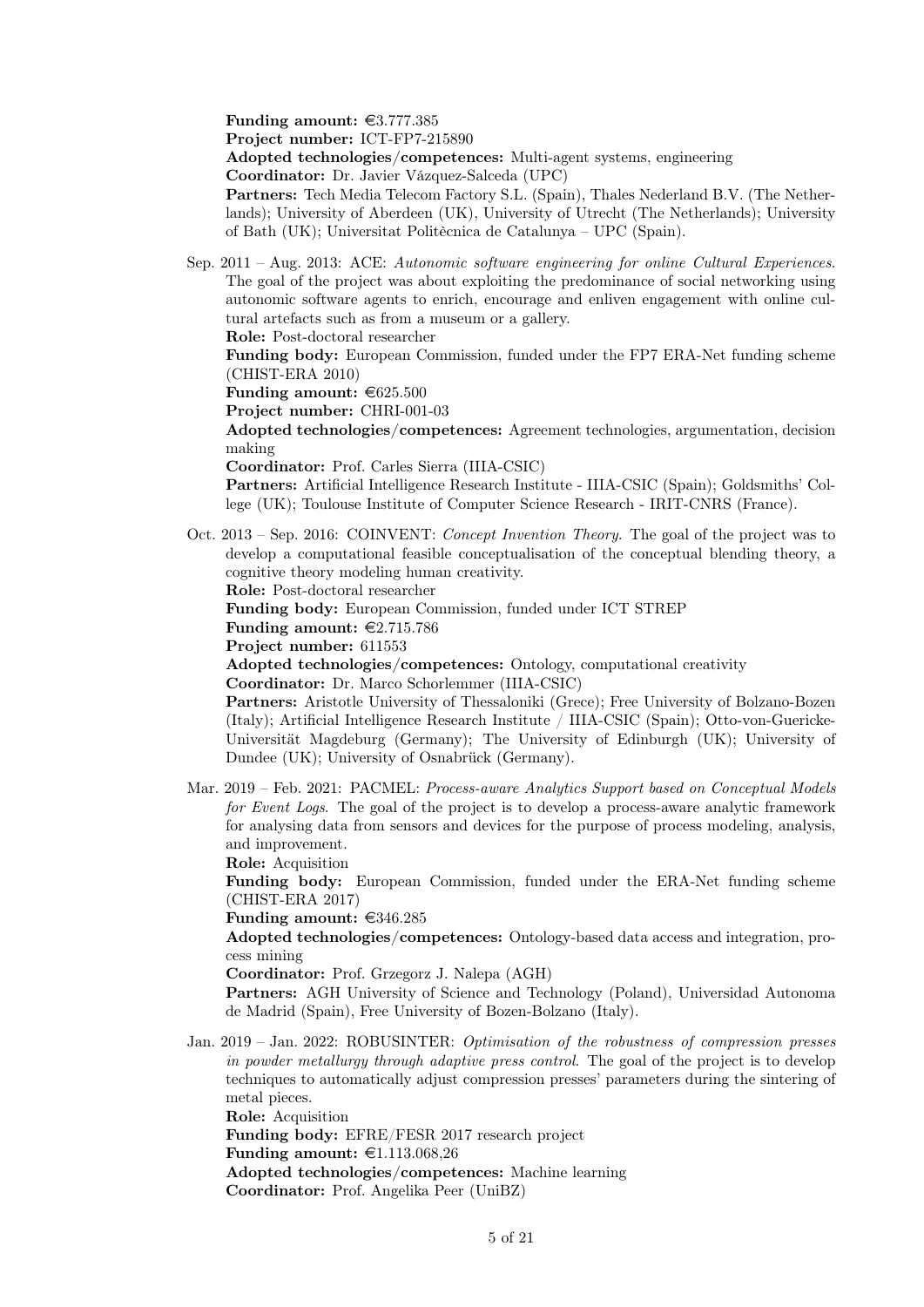Partners: GKN Sinter Metals S.p.A. (Italy); Free University of Bozen-Bolzano – UniBZ (Italy)

Jan. 2019 – Sept. 2021: H2I: Immagini iper-spettrali per l'ispezione del legno e della frutta. The goal of the project is to design new solutions for the acquisition and analysis of hyperspectral images to support detection of defects and of maturation states of wood and fruit. Role: Principal Investigator (PI) (since 01/07/2020) Funding body: EFRE/FESR 2017 research project Funding amount:  $\text{\textsterling}352.310,00$ Adopted technologies/competences: Computer Vision, Deep learning Coordinator: Prof. Tammam Tillo (UniBZ) Partners: PP Microtec srl. (Italy); Free University of Bozen-Bolzano – UniBZ (Italy)

4.4.2 Commissioned Research Collaborations with Industries

Jul. 2018 – Sep. 2018: CLASS: The goal of the project was the creation of a data repository and of a set of dashboards for data visualisation regarding the study of social determinants for health and life expectancy in the province of Bolzano. Role: Acquisition and Project Management Funding body: Free University of Bozen-Bolzano - Faculty of Education Funding amount:  $\epsilon$ 4.000 Adopted technologies/competences: Data analytics and data visualisation tools Coordinator: Prof. Diego Calvanese (UniBZ) Partners: University of Rome – Faculty of Statistics (Italy); Free University of Bozen-Bolzano – UniBZ (Italy).

Aug. 2018 – Sep. 2018: REUSE: The goal of the project was to run a a study for understanding the spread of "best practices" in Open Source projects that are found on GitHub. Role: Acquisition and Project Management Funding body: NOI AG – Commissioned Research Funding amount:  $\epsilon 2.000$ Adopted technologies/competences: Open-source development, software engineering Coordinator: Prof. Barbara Russo (UniBZ) Partners: NOI AG (Italy); Free University of Bozen-Bolzano – UniBZ (Italy).

- Aug. 2018 Sep. 2018: STORE: The goal of the project was to carry out a study and a systematic mapping of the open data repositories of South Tyrol, with the aim of identifying data sets that are available for different application sectors (mobility, tourism, etc.), with the respective data providers and data formats. Role: Acquisition and Project Management Funding body: NOI AG – Commissioned Research Funding amount:  $\epsilon$ 3.000 Adopted technologies/competences: Open data standards, linked open data, literature review Coordinator: Prof. Diego Calvanese (UniBZ) Partners: NOI AG (Italy); Free University of Bozen-Bolzano – UniBZ (Italy).
- Apr. 2018 Dec. 2019: PRO4: *Provisioning 4.0*. The goal of the project is to design and develop a decision model in the context of an intelligent warehouse able to predict the depletion of stocks of products and generate suggestions on the most effective processing of order to be made, while satisfying a number of functional objectives. Role: Acquisition and Project Management Funding body: Datatellers S.r.L. – Commissioned Research Funding amount:  $\text{\textsterling}10.000$ Adopted technologies/competences: Machine learning, decision making Coordinator: Prof. Francesco Ricci (UniBZ) Partners: Datatellers S.r.L. (Italy); Free University of Bozen-Bolzano – UniBZ (Italy).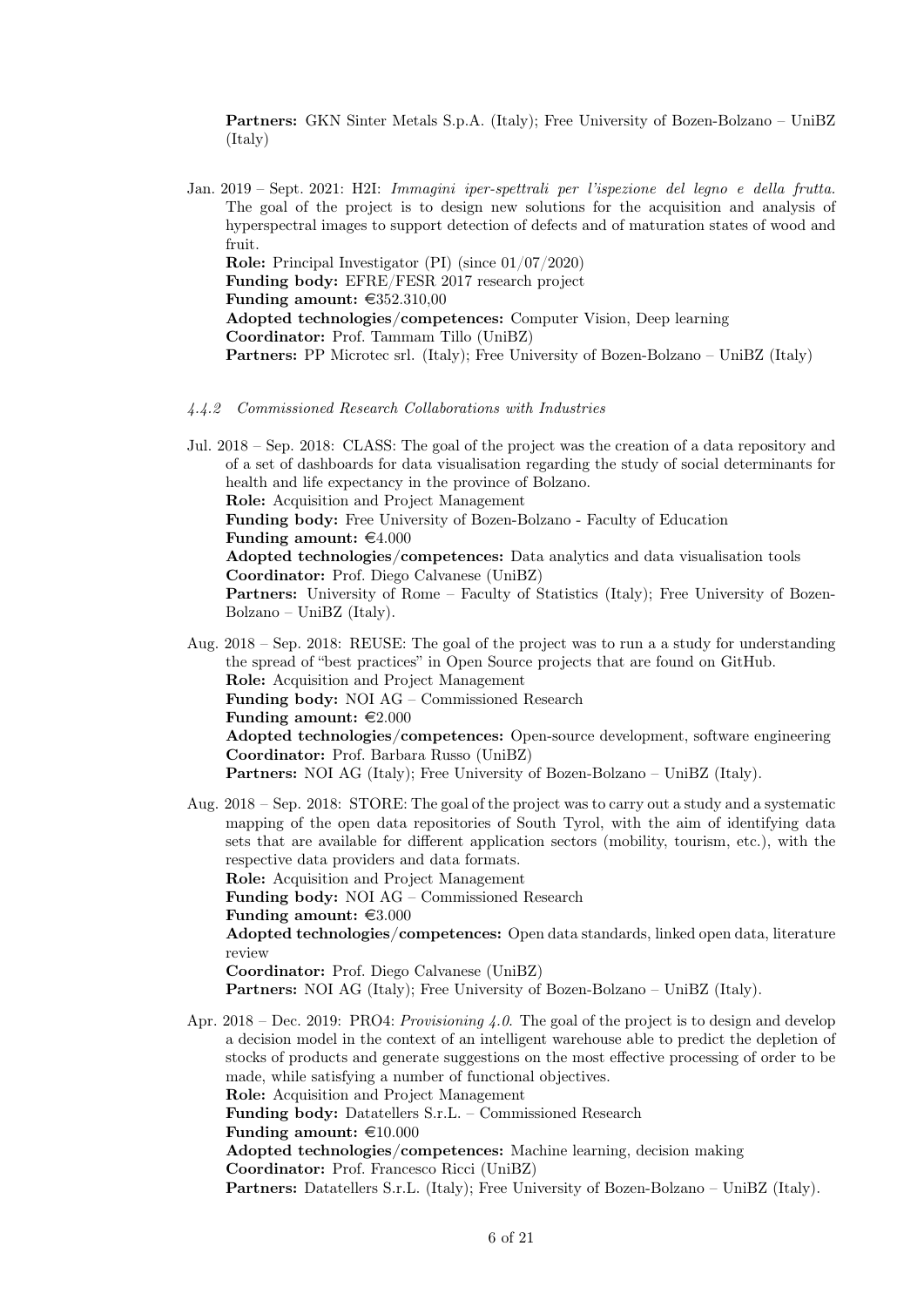Jul. 2018 – Mar. 2020: ONCONET2: Modular platform for the "Simultaneous Care" territorial management of cancer patients. The goal of the project is to develop a proof of concept for a model of functional and clinical retrieval recommendations based on clinical histories of patients, for the purpose of assisting clinical experts in their decision making. Role: Acquisition and Research Funding body: EDP Progetti S.r.L. – Commissioned Research Funding amount:  $\epsilon$ 25.000 Adopted technologies/competences: Machine learning, interface design, recommender systems Coordinator: Prof. Markus Zanker (UniBZ) Partners: EDP Progetti S.r.L. (Italy); Free University of Bozen-Bolzano – UniBZ (Italy).

Dec. 2018 – Jun. 2020: ALPINEANNOTATION: A Lightweight Data format and Proof-ofconcept for INtErchanging culturAl eveNts aNd ski-resOrT informATION. The goal of the project is to develop an open standard (schema) for the representation and description of information on cultural events and ski-resorts, and of a developer-kit (consisting of a client and a server) for exchanging and testing data about events and ski-resort information by

means of a set of APIs. Role: Acquisition

Funding body: NOI AG – Commissioned Research

Funding amount:  $\epsilon$ 39.000

Adopted technologies/competences: Ontology languages, ontology engineering Coordinator: Prof. Giancarlo Guizzardi (UniBZ)

Partners: NOI AG (Italy); Free University of Bozen-Bolzano – UniBZ (Italy)

### 4.4.3 University Projects

Sep. 2016 – Sep. 2018: COCO: Computational Technologies for Concept Invention. The goal of the project was to integrate agreement technologies, such as argumentation and coherence, with ontologies to build computational models of concept invention. Role: Acquisition and Research Funding body: Free University of Bozen-Bolzano - CRC Call 2016 Funding amount:  $\epsilon$ 70.000 Adopted technologies/competences: Cognitive AI, Ontologies, Computational Creativity Coordinator: Dr. Oliver Kutz (UniBZ).

Jul. 2017 – Sep. 2019: CREED: Coherence and Explanation. The goal of the project was to develop a philosophical understanding and a formal definition of the concept of explanation of Artificial Intelligence and Machine Learning based technology. Role: Acquisition and Research. Funding body: Free University of Bozen-Bolzano - RTD Call 2017 Funding amount:  $\text{\large\ensuremath{\in}} 10.000$ Adopted technologies/competences: Argumentation, Coherence, Explainability Coordinator: Dr. Daniele Porello (UniBZ).

- Jul. 2018 Sep. 2019: ONTORATOR: Automated Ontology Generator. The goal of the project was to develop a methodology for the generation of ontology for debugging purposes. Role: Acquisition and Research Funding body: Free University of Bozen-Bolzano - RTD Call 2018 Funding amount:  $\text{\textsterling}10.000$ Adopted technologies/competences: Ontologies Coordinator: Dr. Oliver Kutz (UniBZ).
- Jul. 2018 Sep. 2019: STELLA: Spatio-temporal Logics for Cognitive Artificial Intelligence. The goal of the project was to initiate a systematic study into the formal logical modelling of the building blocks of human conceptual thinking, focusing on the deeply interlinked notions of affordance and image schema. Role: Acquisition and Research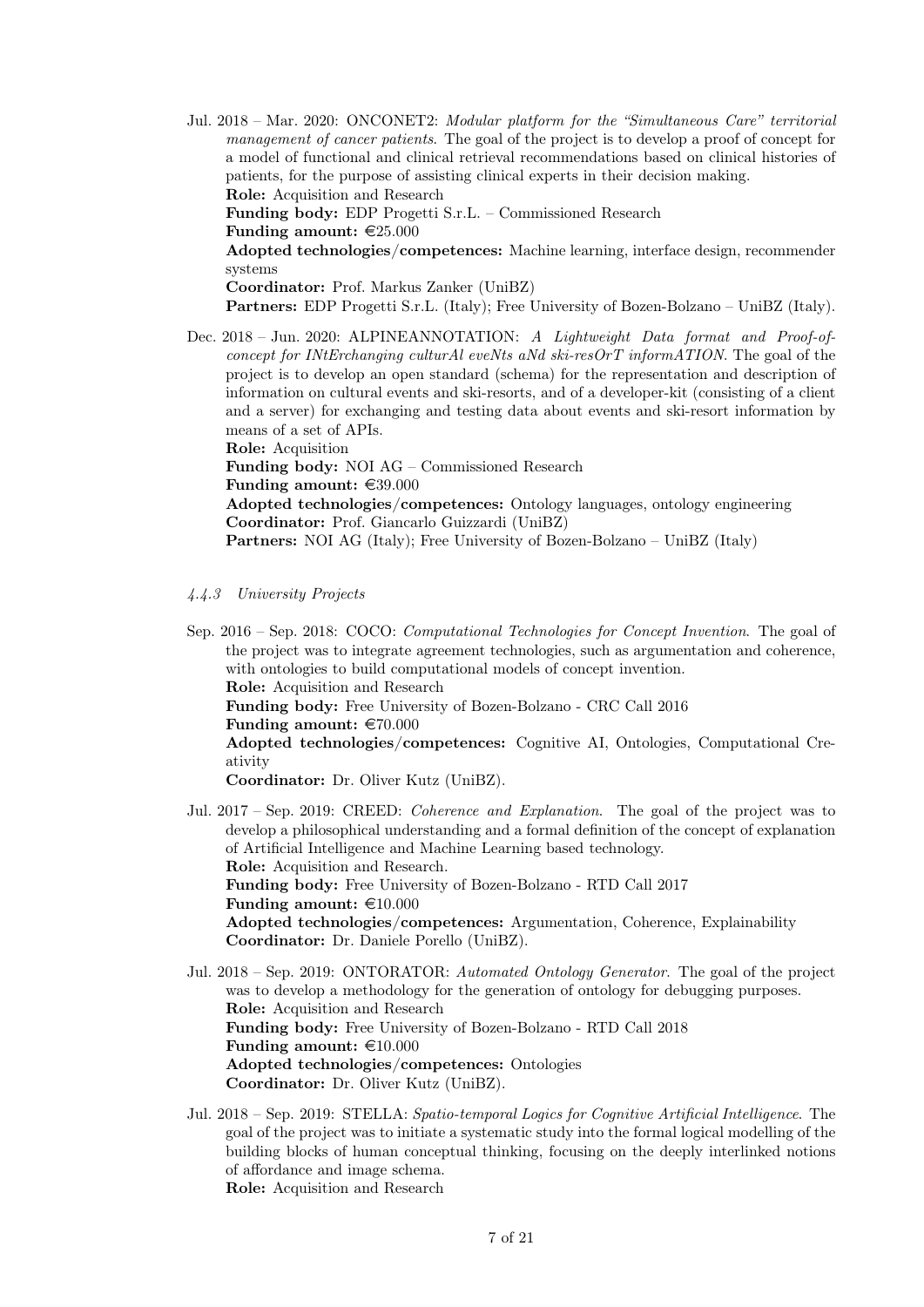Funding body: Free University of Bozen-Bolzano - CRC Call 2018 Funding amount:  $\text{\textsterling}100.000$ Adopted technologies/competences: Cognitive AI, Ontologies Coordinator: Prof. Alessandro Artale (UniBZ).

- Jan. 2017 Dec. 2022: SMART DATA FACTORY: The Smart Data Factory (SDF) lab promotes technology transfer of the competences and technologies that are available at the Faculty of Computer Science to companies and organisations operating in the private, public, and third sectors. Role: Technology Transfer Manager and Researcher Funding body: Free University of Bozen-Bolzano Adopted technologies/competences: Capacity building, technology transfer Coordinator: Prof. Diego Calvanese (Free University of Bozen-Bolzano).
- Dec. 2020 Dec. 2022: HULA: Human-centric Explainable AI. The goal of the project is to design new solutions for neural-symbolic learning and reasoning, to devise explanations of black-box machine learning models. Role: Principal Investigator Funding body: Free University of Bozen-Bolzano - RTD Research Call 2020 Funding amount:  $9.675 \in$ Adopted technologies/competences: Explainable AI Coordinator: Dr. Roberto Confalonieri (Free University of Bozen-Bolzano).

#### 4.5 Research Visits

- Jun. 2004 Feb. 2005: Visit to the Knowledge Media Institute, Open University in Milton Keynes, UK, to carry out research on the orchestration of semantic Web services in collaboration with Dr. John Domingue (as part of the M.Sc. in Computer Science thesis).
- Oct. 2010 Feb. 2011: Visit to the Institute de Recherche en Informatique de Toulouse, Toulouse (France), to carry out research on the combination of Answer Set Programming and Possibilistic Logic in collaboration with Dr. Henri Prade.

# Achievements

#### Other Scientific 5 Other Scientific Achievements

Roberto was awarded with two best paper awards, and a technology transfer award. He has organised a number of scientific events: he co-chaired the series of International Workshops of Methods for Interpretation of Industrial Event Logs (co-located with IDEAL 2018 and BPM 2019), of Data meets Applied Ontologies (in JOWO 2017 and JOWO 2019), and of Computational Creativity, Concept Invention, and General Intelligence (C3GI 2018). He participates in a number of programme committees of top-tier AI conferences both as a Senior PC and PC member (IJCAI, AAAI, ECAI).

#### 5.1 Awards

Nov. 2013: Best Paper in Session Award, session on 'Cognitive Architectures and Multi-Agent Systems'

Awarded by: the Annual Conference of the IEEE Industrial Electronics Society, IECON 2013

For the paper: N. Osman, M. d'Inverno, C. Sierra, L. Amgoud, H. Prade, M. Yee-King, R. Confalonieri, D. de Jonge, K. Hazelden. An experience-based BDI logic: motivating shared experiences and intentionality. In Proceedings of the 39th Annual Conference of the IEEE Industrial Electronics Society (IECON 2013), pp. 6654–6659. IEEE, November 2013.

Mar. 2014: 2nd Place for Best Business Plan for 'SocialBrowsing' in the 3rd edition of the VAL-ORTEC contest.

Awarded by: ACCIÓ10 the agency for competitiveness of Catalan companies of the Department of Enterprise and Employment.

The contest: The 3rd edition saw about 50 proposals from which the jury chose 10 finalists. The finalists received a training program of 25 hours in order to prepare a business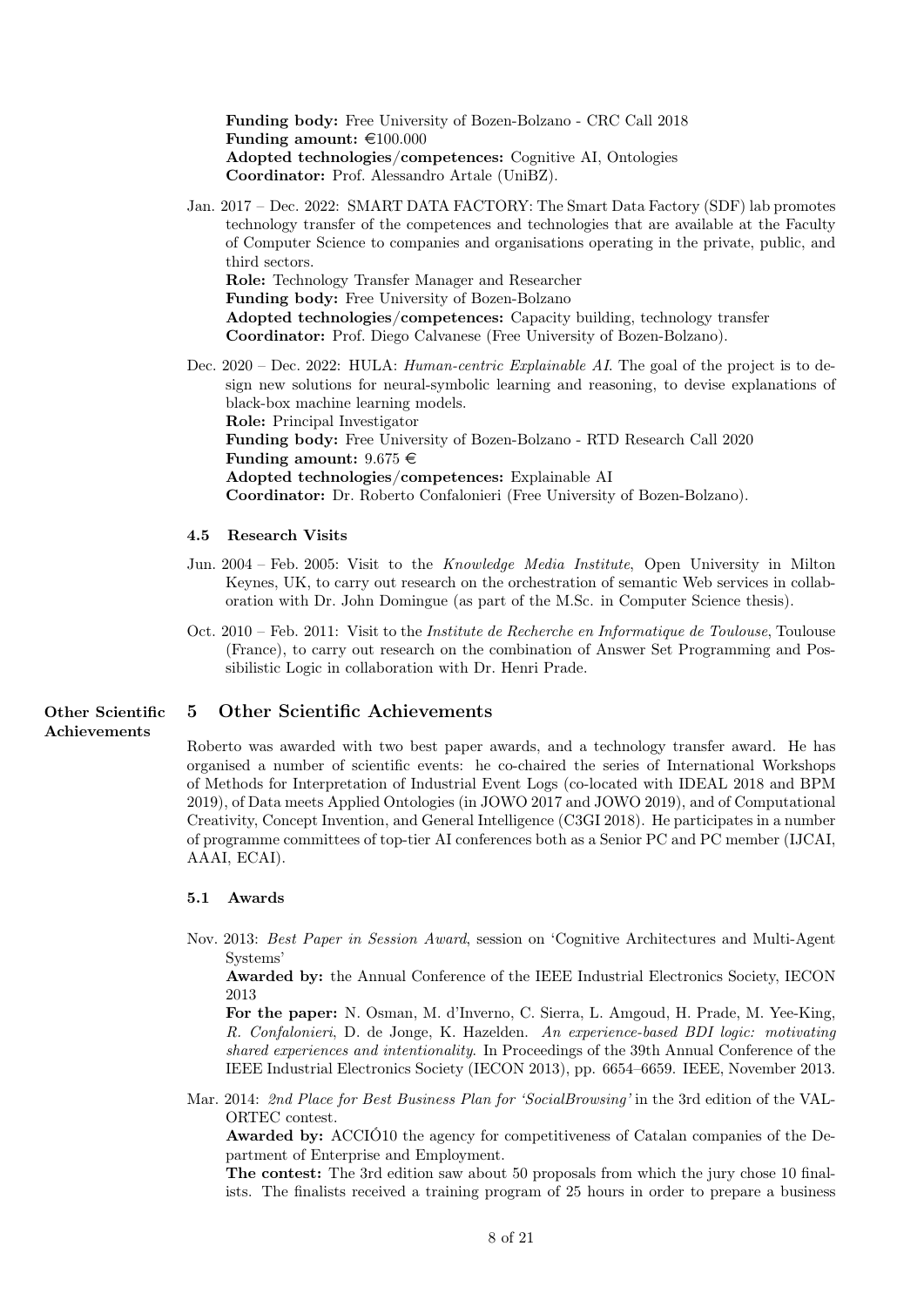plan and to present it to exploitation technology specialists. The jury consisted of representatives of ACCIÓ, CINC Center, Arvor Consulting, EAE Business School, IESE, Rousaud Costas Duran and Office Ponti. We were selected as 2nd best business plan and we received a prize in cash of  $\text{\textsterling}2.000$ . <https://tinyurl.com/ul2csbe>

Jul. 2016: Best Paper Award

Awarded by: Association for Computational Creativity.

For the paper: M. Kaliakatsos-Papakostas, R. Confalonieri, J. Corneli, A. Zacharakis, E. Cambouropoulos. An Argument-based Creative Assistant for Harmonic Blending. In Proceedings of the 7th International Conference on Computational Creativity (ICCC 2016), pp. 330–337, July 2016. [http://www.computationalcreativity.net/iccc2016/](http://www.computationalcreativity.net/iccc2016/best-paper-award/) [best-paper-award/](http://www.computationalcreativity.net/iccc2016/best-paper-award/)

Sept. 2020: Distinguished Paper Award

Awarded by: ECAI 2020 PC Chair (Giuseppe De Giacomo) and General Chair (Jérôme Lang)

For the paper: R. Confalonieri, T. Weyde, T. R. Besold, F. Moscoso del Prado Martín. Trepan Reloaded: A Knowledge-driven Approach to Explaining Black-box Models. In Proceedings of the 24th European Conference on Artificial Intelligence (ECAI 2020), pp. 2457– 2464, 2020. <https://digital.ecai2020.eu/hall-of-fame-2/>

#### 5.2 Organisation and Chair of Scientific Events

- Jul. 2017: 8th Workshop Computer Science Research Meets Business: Data Science, held in Bolzano at Brennercom S.p.a., on July 6, 2017. Co-organised with Prof. Johann Gamper, Federica Cumer, Andrea Janes, and 'Unternehmenerverband Südtirol'.
- Oct. 2017: SmartDF in the NOI TechPark Opening Day, co-organised with Andrea Janes, 21 October, 2017.
- Sep. 2017: Co-chair of the International Workshop on Data meets Applied Ontologies (DAO), Part of Proceedings of the Joint Ontology Workshops 2017 Episode 3: The Tyrolean Autumn of Ontology, Bozen-Bolzano, Italy, September 21-23, 2017. Co-organised with D. Calvanese and A. Janes.
- Sep. 2018: South TyroLean Startup Night, September 13, 2018, NOI TechPart, Bolzano, Italy. Co-organised with Alessandra Melonio, Xiaofeng Wang, and Andrea Janes.
- Nov. 2018: Co-chair of the 1st International Workshop on Methods for Interpretation of Industrial Event Logs (MIEL 2018) co-located with the 19th International Conference on Intelligent Data Engineering and Automated Learning, November 21-23, Madrid, Spain. Co-organised with G. J. Nalepa, D. Camacho, E. Brzychczy, and M. Atzmueller.
- Dec. 2018: Co-chair of the 7th International Workshop on Computational Creativity, Concept Invention, and General Intelligence, Bozen-Bolzano (C3GI), Italy, December 13-15, 2018. Co-organised with O Kutz, M. M. Hedblom, T. R. Besold, C. León, T. Veale, J. Bateman.
- Sep. 2019: Co-chair of the 2nd International Workshop on Methods for Interpretation of Industrial Event Logs (MIEL 2019) co-located with the 17th International Business Process Management Conference (BPM 2019) Vienna, September 1-6, 2019. Co-organised with G. J. Nalepa, D. Camacho, E. Brzychczy, M. Atzmueller, and M. Montali.
- Sep. 2019: Co-chair of the Invited Symposium 'What makes a good explanation? Cognitive dimensions of explaining intelligent machines', Part of the 41th Annual Meeting of the Cognitive Science Society, CogSci 2019: Creativity + Cognition + Computation, Montreal, Canada, July 24-27, 2019. Co-organised with T. R. Besold and T. Weyde.
- Sep. 2019: Co-chair of the International Workshop on Data meets Applied Ontologies in Open Science and Innovation Workshop (DAO-SI), Part of Joint Ontology Workshops 2019, Episode 5: The Styrian Autumn of Ontology, Graz, Austria, September 23-25, 2019. Coorganised with A. Mosca and D. Calvanese.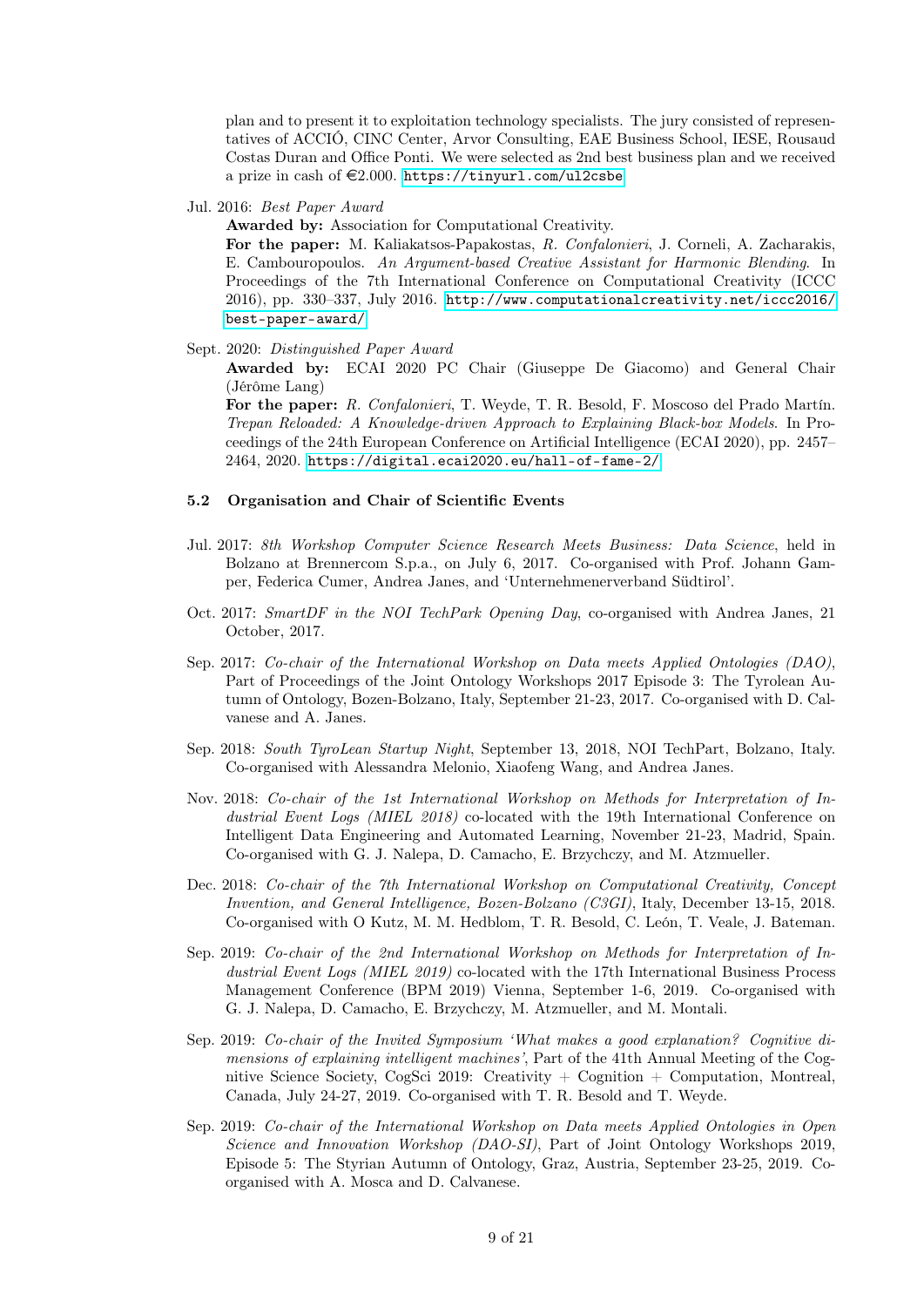- Sep. 2020: Local Organiser of the Bolzano Summer of Knowledge (BOSK 2020), to be held at the Free University of Bozen-Bolzano in September 2020.
- Jan. 2021: Chair of the AAAI 21 Tutorial 'RECOXPLAINER: An Extensible Toolkit for Explainable Recommender Systems, to be held at the Thirty-Fifth AAAI Conference on Artificial Intelligence, Online, February 2–9, 2021.

## Teaching 6 Teaching Experience

Roberto has taught both at the University and Vocational Training level. In 2013 he got the Catalan Habilitation for Tenure-track lecturer; in the same year, he got his Master degree in Vocational Training in Spain (equivalent to the Italian TFA). In 2016, he was Adjunct Professor at the Faculty of Mathematics and Computer Science of the University of Barcelona (UB) in Spain.

#### 6.1 Lecturer of BSc and MSc Level Courses

Spring 2006: Computer Architecture, 'Programming in Assembly', Università di Bologna, Italy. Role: Teching Assistant. Class level: B.Sc. in Computer Science. Course load: 40 hours, 50 Students (approx.). Language of teaching: Italian.

- Spring 2011: Applications of Artificial Intelligence, 'Engineering Multi-Agent Systems', Universitat Politècnica de Catalunya, Barcelona, Spain. Role: Lecturer. Class level: B.Sc. in Computer Science Engineering. Course load: 15 hours, 25 Students (approx.). Language of teaching: English.
- Fall 2016: Introduction to Programming, Universitat de Barcelona, Spain. Role: Teaching Assistant. Class level: B.Sc. in Computer Science Engineering. Course load: 30 hours, 25 Students (approx.). Language of teaching: Catalan and Spanish.
- 2016/17, 2017/18, 2018/19, 2019/2020: Answer Set Programming in the module 'Razonamiento automatico', Universidad Internacional Menendez Pelayo. Role: Lecturer. Class level: M.Sc. of Research in Artificial Intelligence. Course load: online. Language of teaching: Spanish.
- Spring 2020 Programming Project, Free University of Bozen-Bolzano, Italy. Role: Teaching Assistant. Class level: B.Sc. in Computer Science Course load: 30 hours, 20 Students (approx). Language of teaching: English.

Spring 2020 Web and Internet Engineering, Free University of Bozen-Bolzano, Italy. Role: Teaching Assistant. Class level: B.Sc. in Computer Science, and B.Sc. in Informatics and Management of Digital Business Course load: 20 hours, 20 Students (approx). Language of teaching: English.

Fall 2020 Discrete Mathematics, Free University of Bozen-Bolzano, Italy. Role: Teaching Assistant. Class level: B.Sc. in Computer Science Course load: 20 hours, 20 Students (approx). Language of teaching: German.

Experience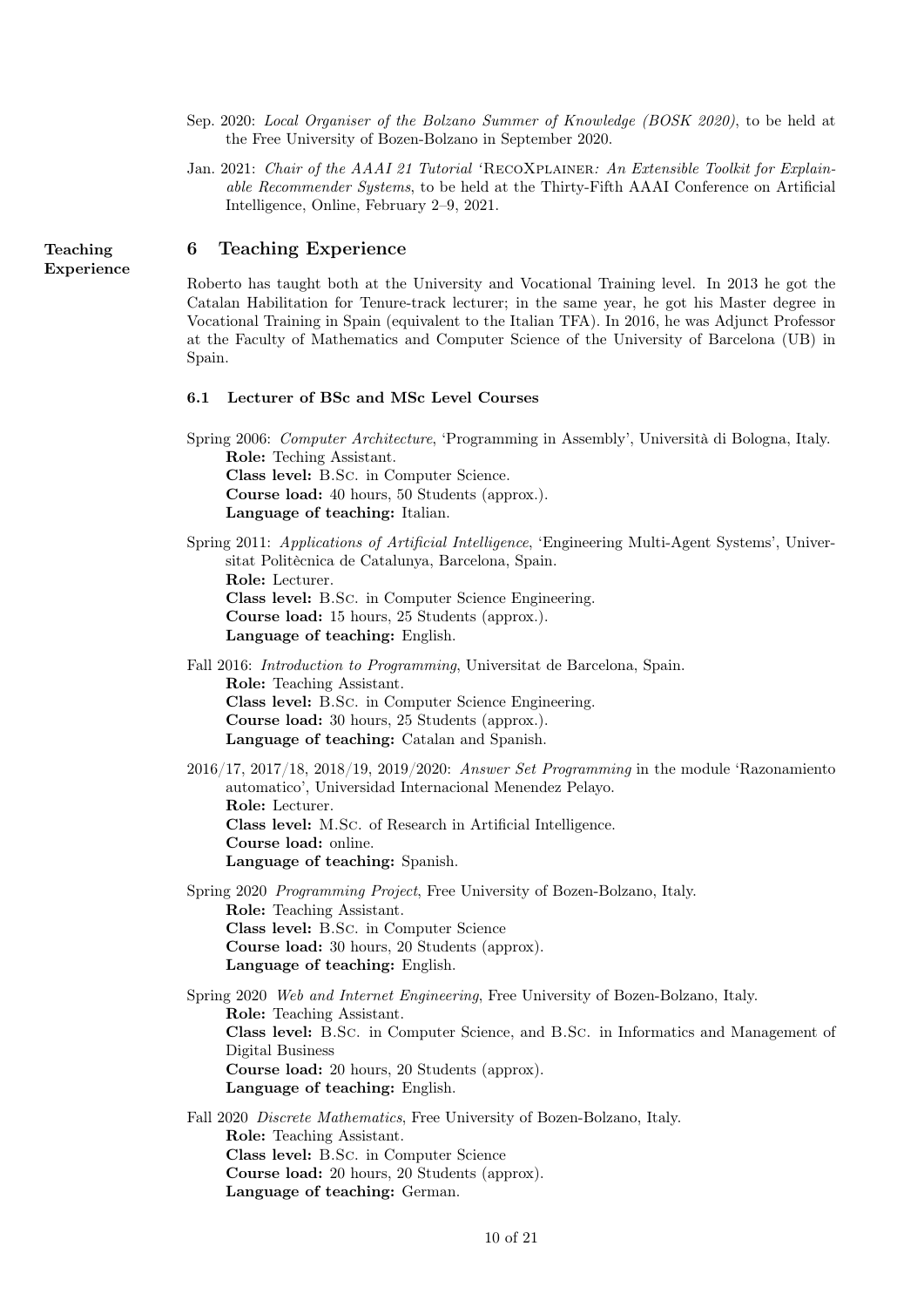Fall 2020 Advanced Topics in Machine Learning, Free University of Bozen-Bolzano, Italy. Role: Lecturer. Class level: M.Sc. in Computational Data Science Course load: 60 hours, 15 Students (approx). Language of teaching: English.

#### 6.2 Vocational Training

Falls 2014 – 2017 Software Development, Linkia FP - Formación profesional a distancia oficial, Barcelona, Spain. Class level: Vocational Training in Computer Science. Course load: 66 hours, 50 Students (approx.). Language of teaching: Spanish.

Spring 2014 Web application development, Centre Estudis Stucom, Barcelona, Spain. Class level: Vocational Training in Computer Science. Course load: 240 hours, 15 Students (approx.). Language of teaching: Spanish.

#### 6.3 Thesis Supervision and Evaluation

Roberto supervisioned three B.Sc. thesis in Computer Science and Artificial Intelligence, and one M.Sc. thesis in Artificial Intelligence.

- 2010 Combining Coordination and Organisation Mechanisms for the Development of a Dynamic Context-aware Information System Personalised by means of Logic-based Preference Methods Universitat Politècnica de Catalunya, September 2010. Student: Manel Palau Level: Master thesis Discipline: Artificial Intelligence Qualification: Excellent
- 2015 PeerFlow Cloud: Migración de P2P a Elastic Cloud Computing Universitat Autònoma de Barcelona, July 2015. Student: Germán Arranz Cobo Level: B.Eng. in Telecommunications engineering Discipline: Artificial Intelligence
- 2018 Design, Implementation, and Evaluation of a Technology Transfer Platform Free University of Bozen-Bolzano, October 2018. (co-directed with Dr. Andrea Janes) Student: Mirjam Moroder Level: Bachelor in Computer Science and Engineering Discipline: Software Engineering, Technology Transfer
- 2019 Reconstruction of User Sessions for Data Mining: The Case Study of ONCONET2 Free University of Bozen-Bolzano, March 2019. (co-directed with Prof. Markus Zanker) Student: Abimanyu Ravi Level: Bachelor in Computer Science and Engineering Discipline: Machine Learning, Technology Transfer

#### Other Academic 7 Other Academic Responsibilities and Memberships

Responsibilities and Memberships

Roberto acted as technology transfer manager and RTD's representative for the Faulty of Computer Science of UniBZ. He has participated in a number of programme committees of top-tier AI conferences both as a Senior PC and PC member (IJCAI, AAAI, ECAI), and he serves as reviewer for international journals and conferences.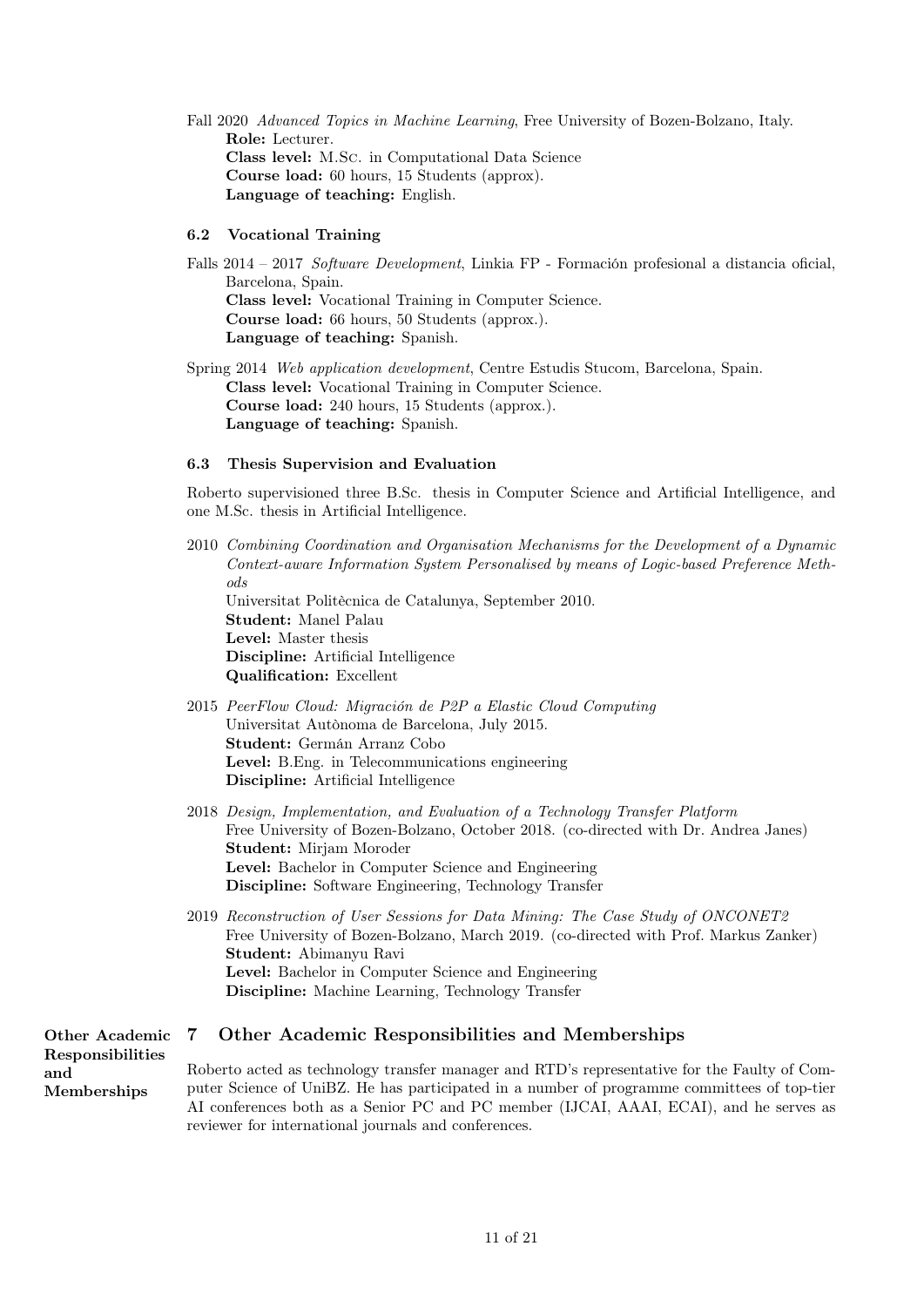#### 7.1 Internal Appointments to Faculty and University Boards

I have been appointed to various boards of the Free University of Bozen-Bolzano:

- − 2017 2018 Technology transfer manager of the Smart Data Factory, the technology transfer lab of the Faculty of Computer Science. Free University of Bozen-Bolzano, Italy.
- − 2018 Representative of the Researchers with a fixed-term contract in the Faculty Council of Computer Science. Free University of Bozen-Bolzano, Italy.
- − Since Mar. 2020 Tutor of the Master of Computational Data Science, Faculty of Computer Science, Free University of Bozen-Bolzano, Italy.

#### 7.2 Editorial Activity

- Since Feb. 2020: Member of the Editorial Board of the Cognitive Research Science Journal published by Elsevier.
- Since Mar. 2020: Member of the Editorial Board of the AI Open Access Journal published by MDPI.

#### 7.3 Program Committee Membership

Before 2019

- − CONIELECOMP 2012. 22nd International Conference on Electronics, Communications and Computers, Cholula Puebla, México, February 27–29, 2012.
- − CONIELECOMP 2014. 24th International Conference on Electronics, Communications and Computers, Cholula Puebla, México, February 26–28, 2014.
- − CONIELECOMP 2015. 25th International Conference on Electronics, Communications and Computers, Cholula Puebla, México, February 25–27, 2015.
- − CONIELECOMP 2016. 26th International Conference on Electronics, Communications and Computers, Cholula Puebla, México, February 24–26, 2016.
- − IDEAL 2018. The 19th International Conference on Intelligent Data Engineering and Automated Learning, Madrid, Spain, November 21–23, 2018.

#### 2019

- − IDEAL 2019. The 20th International Conference on Intelligent Data Engineering and Automated Learning, Manchester, UK, November 14–16, 2019.
- − IJCAI 2019. The 28th International Joint Conference on Artificial Intelligence, Macao, China, August 10–16, 2019.
- − AAAI 2019. 33rd AAAI Conference on Artificial Intelligence, Honolulu, Hawaii, USA, January 27–February 1, 2019.

2020

- − ECAI 2020. 24th European Conference on Artificial Intelligence, Santiago de Compostela, Spain, 8–12 June, 2020.
- − AAAI 2020. The Thirty-Fourth AAAI Conference on Artificial Intelligence, Hilton, New York Midtown, New York, New York, USA, February 7–12, 2020.
- − IJCAI-PRICAI 2020 (Senior PC Member). The 29th International Joint Conference on Artificial Intelligence and the 17th Pacific Rim International Conference on Artificial Intelligence, Yokohama, Japan, July 11–17, 2020.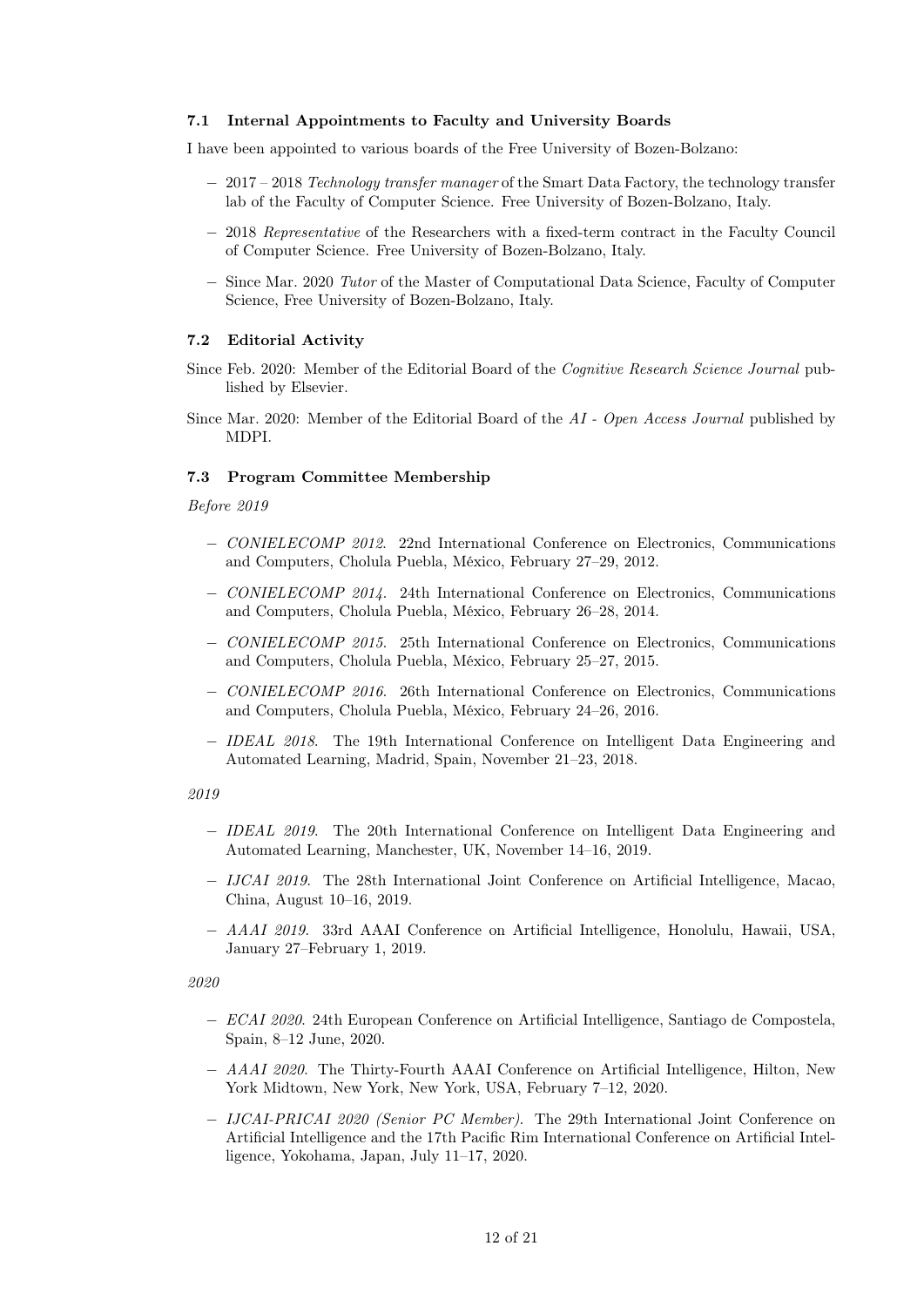- 2021
	- − DL 2021. The 34th International Workshop on Description Logics, DL 2021, Bratislava, Slovakia, September 2021.
	- − AAAI 2021. The Thirty-Fifth AAAI Conference on Artificial Intelligence, Online, February 2–9, 2021.
	- − IJCAI 2021 (Senior PC Member). The 30th International Joint Conference on Artificial Intelligence, Montreal, Canada, 2021.

#### 7.4 Reviewing Activity (in addition to PC memberships)

Reviewer activity for journals:

Autonomous Agents and Multi-Agent Systems Journal; Applied Ontology Journal; International Journal of Approximate Reasoning (IJAR); Expert Systems With Applications (ESWA); Semantic Web Journal; Artificial Intelligence Journal;

#### Reviewer activity for conferences:

15. Internationaler Kongress Für Wirtschaftsinformatik (WI 2020); CD-MAKE: International Cross-Domain Conference for Machine Learning and Knowledge Extraction (CD-MAKE 2019); International Conference on Computational Creativity (ICCC 2016, 2017); International Semantic Web Conference (ISWC 2016); 14th International Conference on Principles of Knowledge Representation and Reasoning (KR 2014);

#### 7.5 Scientific Association Membership

- 2012 ACIA: Catalan Association for Artificial Intelligence.
- 2012 AI\*IA: Italian Association for Artificial Intelligence.
- 2016 Association for Computational Creativity.
- 2020 ACM Association for Computing Machinery.

#### Publications 8 Publications

The publications are listed at the end of this document.

#### Publications 9 Publications About the Applicant

About the

- Applicant 2014 [DiCat:](https://tinyurl.com/ul2csbe) "Galardonado el proyecto de spin-off Social Browsing, del IIIA-CSIC", Article online.
	- 2017 [Academia](http://www.academia.bz.it/articles/attenti-a-quei-nerd): "Attenti a quei nerd", Article online.
	- 2018 [Salto.bz](https://www.salto.bz/de/article/22122017/attenti-quei-nerd): "Attenti a quei nerd", Article online.
	- 2020 [UniNews](https://www.unibz.it/en/news/136069): "Cosa si nasconde dietro gli algoritmi? Lo scopre Trepan Reloaded", Article online.
	- 2020 [Rai Südtirol](https://infojuice.media/permalink/ncPFLCO?show=23940356), Campus "Faculty of Computer Science Free University of Bozen-Bolzano sucht neue Ansätze, um immer größer werdende Datenmengen zu verarbeiten", Magazin für Forschung und Entwicklung.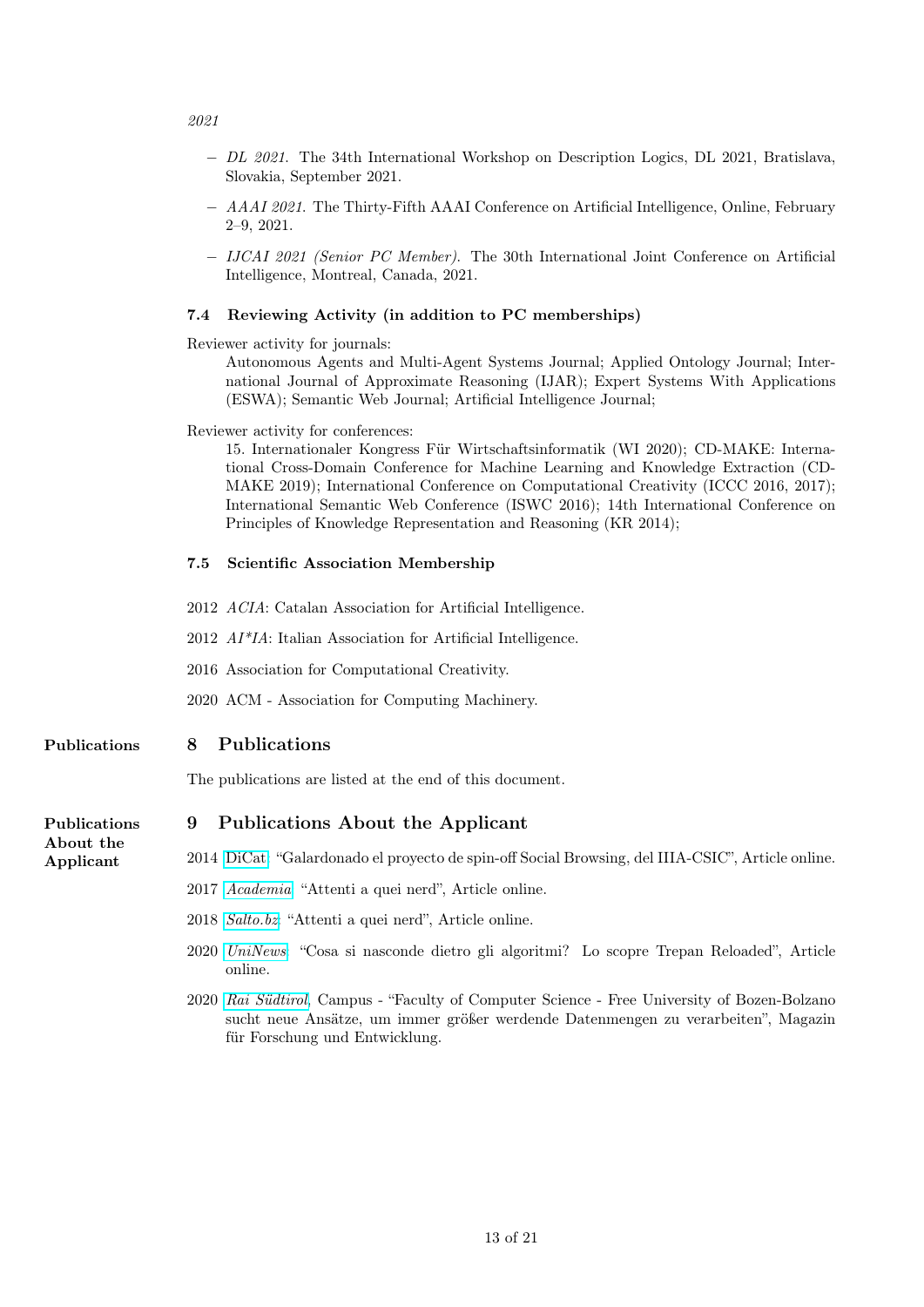# Further Data 10 Further Data

### 10.1 Invited Talks and Seminars

- Sep. 2014: Semantic Web Services in IRS-III, Faculty of Computer Science, Free University of Bozen-Bolzano, Italy, September 2014.
- Feb. 2018: Smart Data Factory Lab, Winter Seminar of the Faculty of Computer Science, Kolpinghaus Bozen, 39100 Bolzano, Italy, 21 February 2018.
- Jul. 2018: Open-data Standards for Events and Ski Information, Meeting of the AlpineBits Alliance, NOI Techpark, 39100, Bolzano, Italy, 13 July 2018.
- Nov. 2018: The Role of Ontologies in Computational Creativity, AI Soiree, Alpha AI Lab, Telefónica Innovación Alpha, Barcelona, Spain, November 2018.
- Jul. 2019: Explainable AI: Why, How, What, Lunch Seminar at Alpha AI Lab, Telefónica Innovación Alpha, Barcelona, Spain, 17 July 2019.

#### 10.2 Presentations at Conferences and Workshops

- May. 2008: International Workshop of Service-Oriented Computing: Agents, Semantics, and Engineering (SOCASE 2008), co-located with AAMAS 2008, Estoril, Portugal.
- Sep. 2009: 2nd International Workshop on Software Engineering for Answer Set Programming (SEA'09), co-located with LPNMR 2009, Potsdam, Germany.
- Sep. 2009: 10th International Conference on Logic Programming and Nonmonotonic Reasoning (LPNMR 2009), Potsdam, Germany.
- Dec. 2009: XIth International Conference of the Italian Association for Artificial Intelligence (AI\*IA 2009), Reggio Emilia, Italy.
- Feb. 2010: Sixth International Symposium on Foundations of Information and Knowledge Systems (FoIKS 2010), Sofia, Bulgaria.
- Jun. 2011: 11th European Conference on Symbolic and Quantitative Approaches to Reasoning with Uncertainty (ECSQARU 2011), Belfast, Northern Ireland, UK.
- Jul. 2015: Twenty-Fourth International Joint Conference on Artificial Intelligence, IJCAI 2015, Buenos Aires, Argentina.
- Jul. 2015: International Workshop on Ontologies and logic programming for query answering, Joint Ontology Workshops 2015. Episode 1: The Argentine Winter of Ontology, co-located with IJCAI 2015, Buenos Aires, Argentina.
- Jul. 2016: 7th International Conference on Computational Creativity (ICCC 2016), Paris, France.
- Aug. 2016: Workshop on Computational Creativity, Concept Invention, and General Intelligence (C3GI 2016), co-located with the 28th European Summer School in Logic, Language and Information (ESSLLI 2016), Bozen-Bolzano, Italy.
- Jul. 2018: 27th International Joint Conference on Artificial Intelligence and the 23rd European Conference on Artificial Intelligence (IJCAI-ECAI 2018), Stockholm, Sweden.
- Jul. 2019: 41th Annual Meeting of the Cognitive Science Society, CogSci 2019: Creativity + Cognition + Computation, Montreal, Canada.
- Sept. 2020: 1st International Workshop on Explainable Logic-Based Knowledge Representation, XLoKR 2020, Online.
- Sept. 2020: 24th European Conference on Artificial Intelligence, ECAI 2020, Online, Santiago de Compostela, Spain.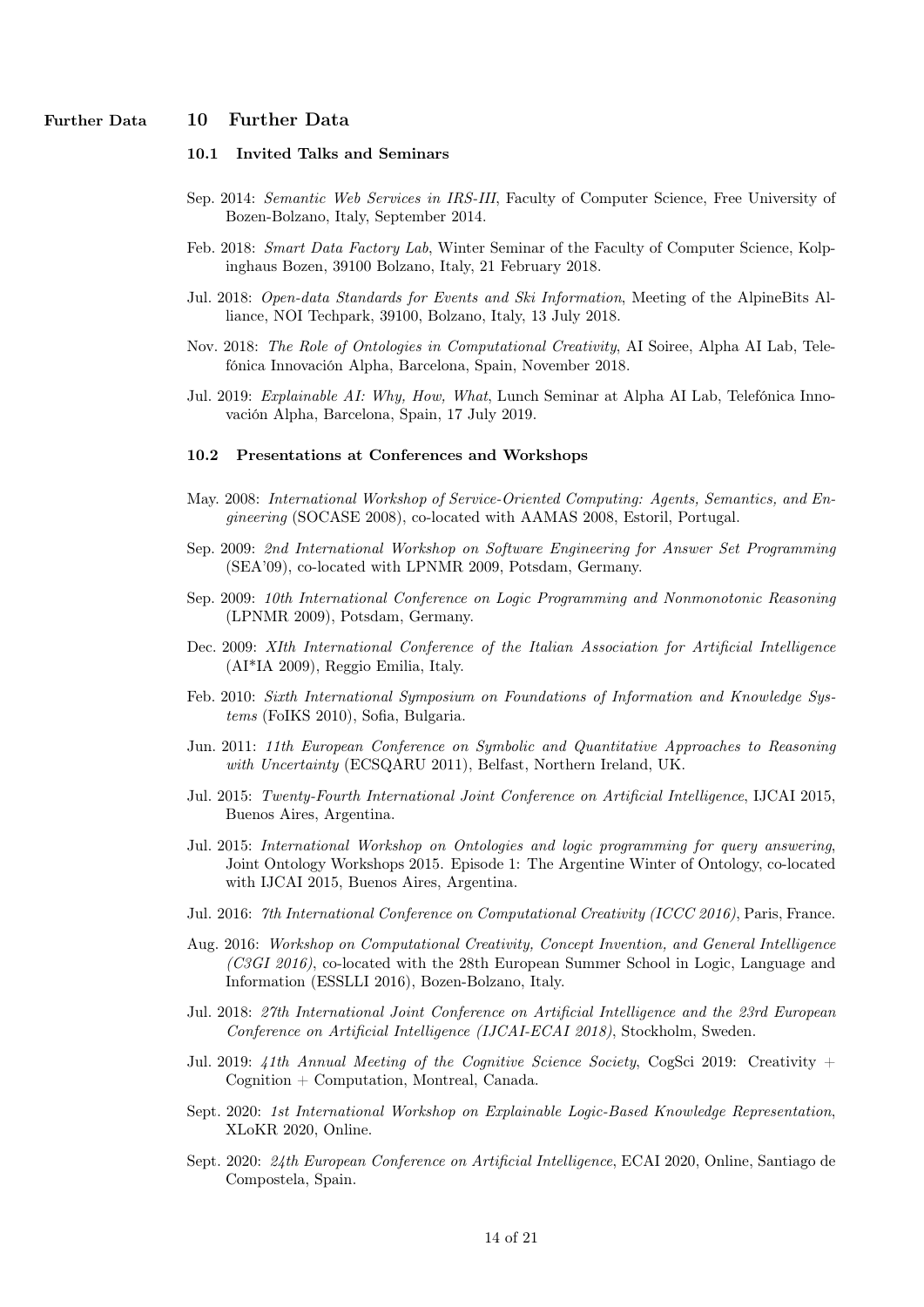#### 10.3 Technical Specialisations

- 2011: Machine Learning, Coursera; This course provides an intoduction to the most common techniques of machine learning (i.e., supervised vs unsupervised machine learning, recommendation algorithms, etc.);
- 2018: Big Data Specialisation, Coursera; The Big Data Specialisation is designed to gain an understanding of what insights big data can provide through hands-on experience with the tools and systems used by big data scientists and engineers;
- 2018: Deep Learning Specialisation, Coursera. The Deep Learning Specialisation is designed to prepare learners to participate in the development of cutting-edge AI technology, and to understand the capability, the challenges, and the consequences of the rise of deep learning.

#### Enterpreneurship 11 Enterpreneurship

2014 Roberto acted as CEO and CTO of SocialBrowsing, a spin-off company of the [Artificial](http://www.iiia.csic.es/)) [Intelligence Research Institute of the Spanish Council for Scientific Research \(IIIA-CSIC\),](http://www.iiia.csic.es/)) Bellaterra, Spain.

Roberto was awarded with a price in cash of  $\in 2.000$  for the 2nd Place for Best Business Plan for 'SocialBrowsing' in the 3rd edition of the VALORTEC contest (see also in Awards).

# Statement of 12 Statement of Interest

Interest

I am looking forward to re-joining the dynamic and brilliant academic life of UniBZ. In my previous position at UniBZ I was in charge of the technology transfer activities of the Faculty of Computer Science, together with Prof. Diego Calvanese and other colleagues from the Faculty. The results achieved have been excellent considering the activities carry out, and the projects acquired in just nearly two years (instantiation of the Smart Data Factory, two FESR projects acquired, a considerable number of commissioned research with local industries).

This time I will face UniBZ with new challenges in mind, both from the research and didactic point of view. The last year spent in the industry showed and taught me (even more) how applied research is crucial for the societal development, and how knowledge transfer both to students, local companies, and to the general public is essential for the acceptance of science in the society. In particular, the main line of research I am conducting on Explainable and Trustworthy AI has become crucial for the acceptance of AI decision system, as shown by world-wide initiatives and groups such as the DARPA XAI Program, and the high-level expert group on AI that recently proposed the AI guidelines for Trustworthy AI.

My intention is to continue to do research in this direction and to bring this line of research as one of main areas of research of the Faculty of Computer Science. I am willing to contribute to the development and growth of the Faculty of Computer Science from the scientific, didactic and third-mission point of view. Regarding the latter, the preliminary connections established in my previous period spent at UniBZ in the Smart Data Factory at the NOI TechPark together with my new line of research have the potential to become synergic collaborations in the near future.

#### Languages 13 Languages

−− Italian: native language;

2013 Catalan: level C1 (CNL, 2014);

- 2014 English: level C1 (Cambridge, 2014);
- 2015 Spanish: level C1 (Cervantes, 2014);
- 2016 German: level C1 (Patentino A Provincia di Bolzano, 2017).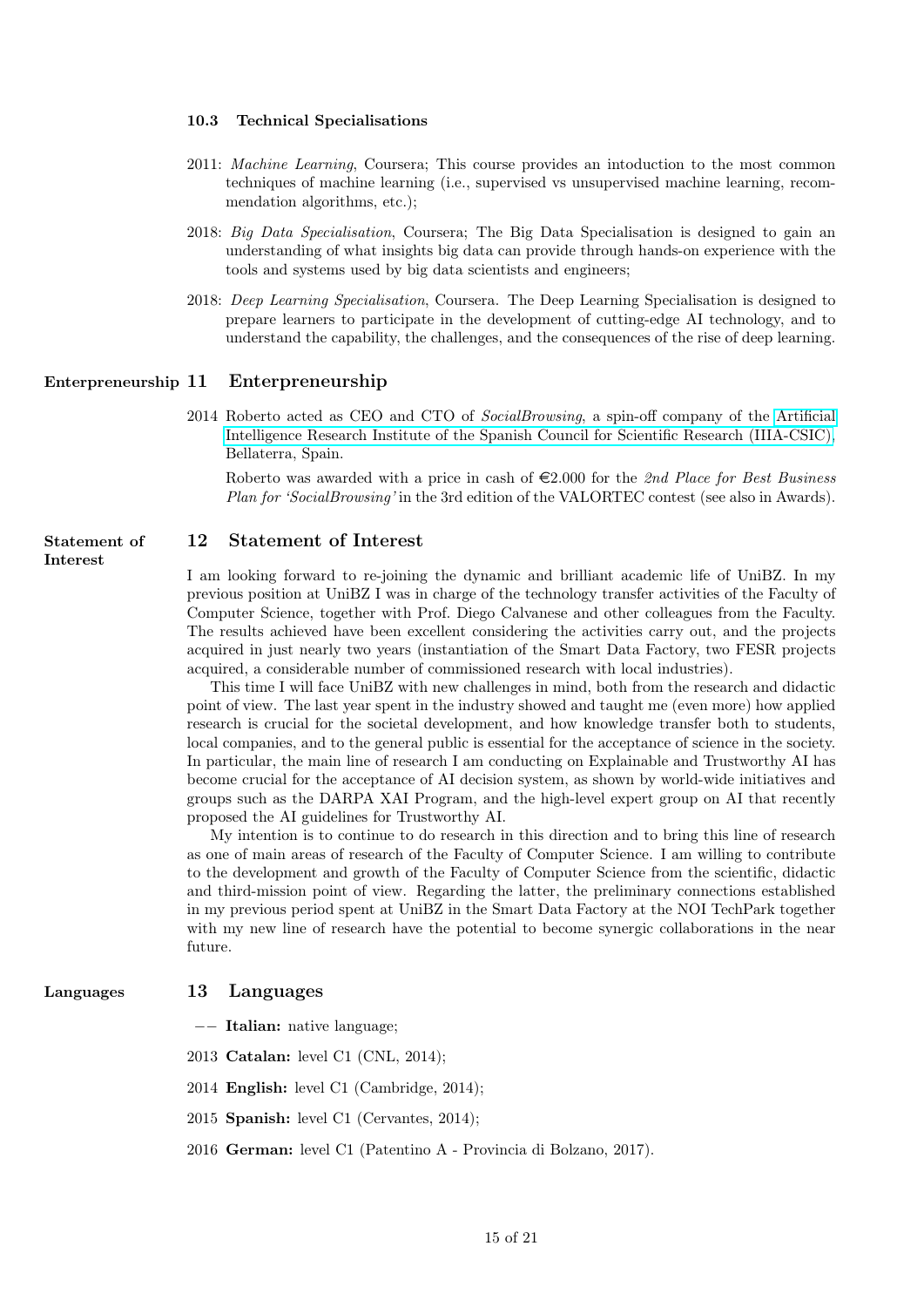# Publications

#### Edited Books

- [B-1] R. Confalonieri, D. Calvanese, and A. Janes. Proceedings of data meets applied ontologies (dao). In S. Borgo, O. Kutz, F. Loebe, and F. Neuhaus, editors, Part of Proceedings of the Joint Ontology Workshops 2017 Episode 3: The Tyrolean Autumn of Ontology, Bozen-Bolzano, Italy, September 21-23, 2017, volume 2050 of CEUR Workshop Proceedings. CEUR-WS.org, 2017.
- [B-2] G. J. Nalepa, D. Camacho, E. Brzychczy, R. Confalonieri, and M. Atzmueller, editors. Proceedings of the 1st International Workshop on Methods for Interpretation of Industrial Event Logs (MIEL 2018), colocated with the 19th International Conference on Intelligent Data Engineering and Automated Learning, November 21-23, Madrid, Spain, 2018. <https://www.geist.re/miel:miel2018>.
- [B-3] O. Kutz, M. M. Hedblom, T. R. Besold, R. Confalonieri, C. León, T. Veale, and J. Bateman, editors. Joint Proceedings of the Workshops C3GI: The 7th International Workshop on Computational Creativity, Concept Invention, and General Intelligence ISD4: The 4th Image Schema Day, and SCORE: From Image Schemas to Cognitive Robotics, volume 2347 of CEUR Workshop Proceedings. CEUR-WS.org, 2018.
- <span id="page-15-7"></span>[B-4] R. Confalonieri, A. Pease, M. Schorlemmer, T. R. Besold, O. Kutz, E. Maclean, and M. Kaliakatsos-Papakostas, editors. Concept Invention: Foundations, Implementation, Social Aspects and Applications. Springer, series in Computational Synthesis and Creative Systems, 2018. isbn: 978-3-319-65602-1.
- [B-5] G. J. Nalepa, D. Camacho, E. Brzychczy, R. Confalonieri, M. Atzmueller, and M. Montali, editors. Proceedings of the 2nd International Workshop on Methods for Interpretation of Industrial Event Logs (MIEL 2019) co-located with the 17th International Business Process Management Conference (BPM 2019) Vienna, September 1-6, 2019, 2019. <https://www.geist.re/miel:start>.
- [B-6] A. Mosca, R. Confalonieri, and D. Calvanese. Proceedings of data meets applied ontologies in open science and innovation workshop (dao-si). In A. Barton, S. Seppälä, and D. Porello, editors, Part of Joint Ontology Workshops 2019, Episode 5: The Styrian Autumn of Ontology, Graz, Austria, September 23-25, 2019., volume 2518 of CEUR Workshop Proceedings. CEUR-WS.org, 2019.

#### Papers in Refereed International Journals

- <span id="page-15-3"></span>[JI-1] R. Confalonieri and J. C. Nieves. Nested Preferences in Answer Set Programming. Fundamenta Informaticae, 113(1):19-39, 2011. DOI: [10.3233/FI-2011-597](http://dx.doi.org/10.3233/FI-2011-597).
- <span id="page-15-4"></span>[JI-2] J. C. Nieves and R. Confalonieri. A Possibilistic Argumentation Decision Making Framework with Default Reasoning. Fundamenta Informaticae, 113(1):41-61, 2011. DOI: [10.3233/FI-2011-598](http://dx.doi.org/10.3233/FI-2011-598).
- <span id="page-15-2"></span>[JI-3] R. Confalonieri, J. C. Nieves, M. Osorio, and J. Vázquez-Salceda. Dealing with Explicit Preferences and Uncertainty in Answer Set Programming. Annals of Mathematics and Artificial Intelligence, 65(2-  $3$ :159–198, 2012. doi: [10.1007/s10472-012-9311-0](http://dx.doi.org/10.1007/s10472-012-9311-0).
- <span id="page-15-5"></span>[JI-4] R. Confalonieri and H. Prade. Using Possibilistic Logic for Modeling Qualitative Decision: Answer Set Programming Algorithms. International Journal on Approximate Reasoning, 55(2):711–738, 2014. doi: [10.1016/j.ijar.2013.11.002](http://dx.doi.org/10.1016/j.ijar.2013.11.002). Impact factor: 1,729.
- <span id="page-15-6"></span>[JI-5] R. Confalonieri, M. Yee-King, K. Hazelden, D. de Jonge, C. Sierra, M. d'Inverno, L. Amgoud, and N. Osman. Engineering Multiuser Museum Interactives for Shared Cultural Experiences. Engineering Applications of Artficial Intelligence,  $46$ (Part A):180–195, 2015. DOI: [10.1016/j.engappai.2015.08.](http://dx.doi.org/10.1016/j.engappai.2015.08.013) [013](http://dx.doi.org/10.1016/j.engappai.2015.08.013). Impact factor: 1,96.
- <span id="page-15-1"></span>[JI-6] R. Confalonieri, M. Eppe, M. Schorlemmer, O. Kutz, R. Peñaloza, and E. Plaza. Upward Refinement Operators for Conceptual Blending in the Description Logic  $\mathcal{EL}^{++}$ . Annals of Mathematics and Artificial Intelligence, 82(1-3):69-99, 2018. DOI: [10.1007/s10472-016-9524-8](http://dx.doi.org/10.1007/s10472-016-9524-8). Impact factor: 1,96.
- <span id="page-15-0"></span>[JI-7] M. Eppe, E. Maclean, R. Confalonieri, O. Kutz, M. Schorlemmer, E. Plaza, and K.-U. Kühnberger. A Computational Framework for Conceptual Blending. Artificial Intelligence, 258:105–129, 2018. DOI: [10.](http://dx.doi.org/10.1016/j.artint.2017.11.005) [1016/j.artint.2017.11.005](http://dx.doi.org/10.1016/j.artint.2017.11.005). Impact factor: 4,79.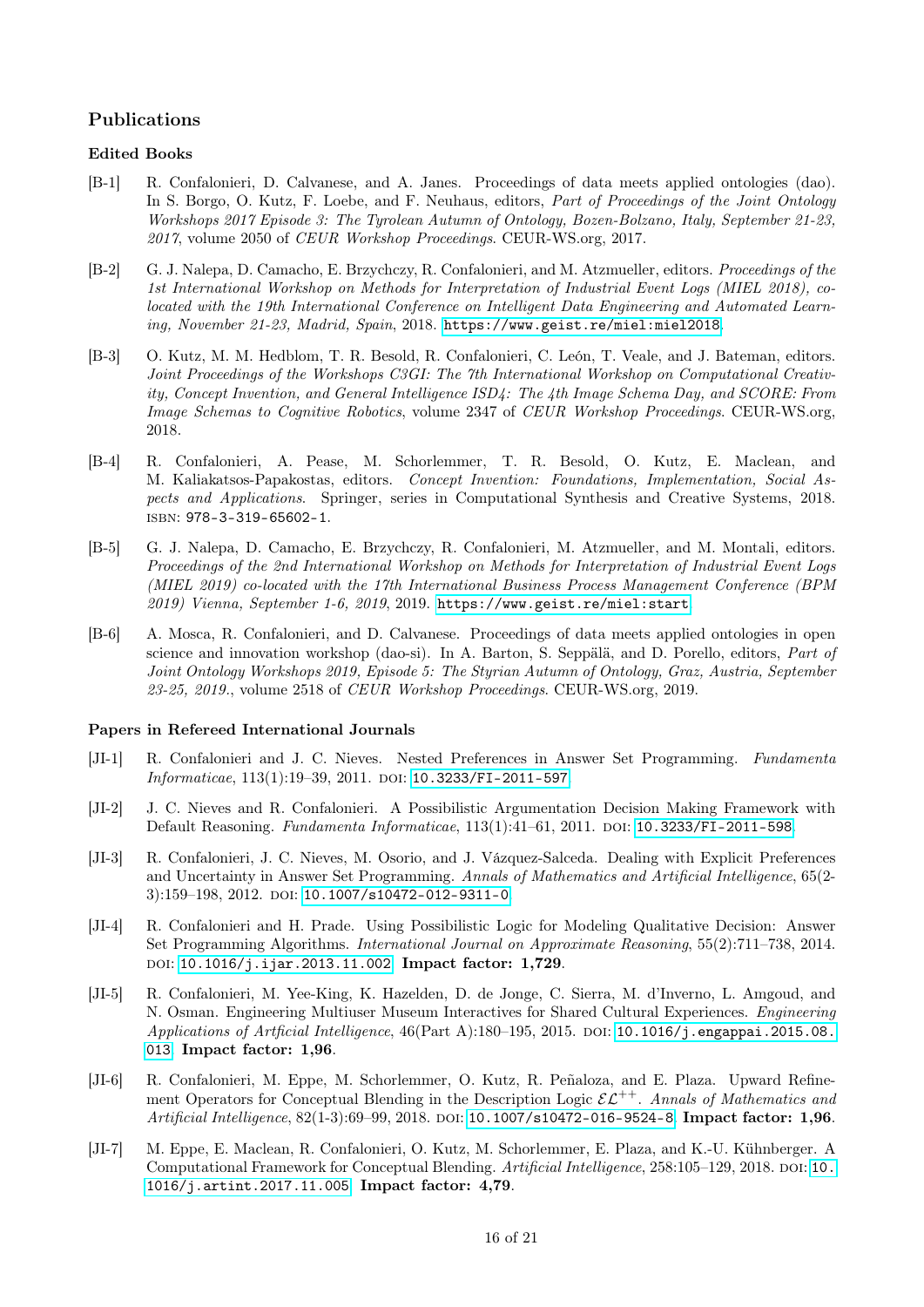- <span id="page-16-1"></span>[JI-8] R. Confalonieri and O. Kutz. Blending under deconstruction: The roles of logic, ontology, and cognition in computational concept invention. Annals of Mathematics and Artificial Intelligence, 88(5):479–516, 2020. doi: [10.1007/s10472-019-09654-6](http://dx.doi.org/10.1007/s10472-019-09654-6).
- <span id="page-16-0"></span>[JI-9] R. Confalonieri, L. Coba, B. Wagner, and T. R. Besold. A historical perspective of explainable artificial intelligence. WIREs Data Mining and Knowledge Discovery, 11(1), 2021. DOI: [https://doi.org/10.](http://dx.doi.org/https://doi.org/10.1002/widm.1391) [1002/widm.1391](http://dx.doi.org/https://doi.org/10.1002/widm.1391).

#### Book Chapters

- <span id="page-16-3"></span>[BC-1] R. Confalonieri, M. Schorlemmer, and E. Plaza. Computational Aspects of Concept Invention. In R. Confalonieri, A. Pease, M. Schorlemmer, T. R. Besold, O. Kutz, E. Maclean, and M. Kaliakatsos-Papakostas, editors, Concept Invention: Foundations, Implementation, Social Aspects and Applications, pages 31–67. Springer International Publishing, 2018. ISBN: 978-3-319-65601-4. DOI: [10.1007/](http://dx.doi.org/10.1007/978-3-319-65602-1_2) [978-3-319-65602-1\\_2](http://dx.doi.org/10.1007/978-3-319-65602-1_2).
- <span id="page-16-4"></span>[BC-2] R. Confalonieri, T. Besold, M. Codescu, and M. Eppe. Enabling Technologies for Concept Invention. In R. Confalonieri, A. Pease, M. Schorlemmer, T. R. Besold, O. Kutz, E. Maclean, and M. Kaliakatsos-Papakostas, editors, Concept Invention: Foundations, Implementation, Social Aspects and Applications, pages 31–67. Springer International Publishing, 2018. ISBN: 978-3-319-65601-4. DOI: [10.1007/](http://dx.doi.org/10.1007/978-3-319-65602-1_7) [978-3-319-65602-1\\_7](http://dx.doi.org/10.1007/978-3-319-65602-1_7).
- <span id="page-16-2"></span>[BC-3] M. Yee-King, D. de Jonge, R. Confalonieri, N. Osman, M. d'Inverno, C. Sierra, L. Amgoud, and K. Hazelden. The WeCurate application. In R. Confalonieri, A. Pease, M. Schorlemmer, T. R. Besold, O. Kutz, E. Maclean, and M. Kaliakatsos-Papakostas, editors, Electronic Institutions and their Applications. Springer International Publishing, 2019. isbn: 978-3-319-65604-5. To appear.

#### Papers in Refereed International Conferences

- [CI-1] R. Confalonieri, C. Leoni, and L. Picci. Rebag-Ware: Reputation-based Governance of Public Works. In IST-Africa 2007 Conference Proceedings IIMC International Information Management Corporation, 2007. isbn: 1-905824-04-1.
- [CI-2] S. Panagiotidi, J. Vázquez-Salcea, S. Álvarez-Napagao, S. Ortega-Martorell, S. Willmott, R. Confalonieri, and P. Storm. Intelligent Contracting Agents Language. In Proc. of the AISB Symposium on Behaviour Regulation in Multi-Agent Systems (BRMAS 2008), Aberdeen, UK, 2008, 2008.
- [CI-3] R. Confalonieri, S. Álvarez-Napagao, S. Panagiotidi, J. Vázquez-Salcea, and S. Willmott. A Middleware Architecture for Building Contract-Aware Agent-Based Services. In R. Kowalczyk, M. N. Huhns, M. Klusch, Z. Maamar, and Q. B. Vo, editors, Proceeding of International Workshop of Service-Oriented Computing: Agents, Semantics, and Engineering SOCASE 2008, Estoril, Portugal, May 12, 2008, number 1013 in Lecture Notes in Computer Science, pages 1–14. Springer-Verlag Berlin Heidelberg, 2008. isbn: 978-3-540-79967-2. doi: [10.1007/978-3-540-79968-9\\_1](http://dx.doi.org/10.1007/978-3-540-79968-9_1).
- [CI-4] J. S. C. Lam, W. W. Vasconcelos, F. Guerin, D. Corsar, A. Chorley, T. J. Norman, J. Vázquez-Salceda, S. Panagiotidi, R. Confalonieri, I. Gomez, S. Hidalgo, S. Álvarez-Napagao, J. C. Nieves, M. P. Roig, L. Ceccaroni, H. Aldewereld, V. Dignum, F. Dignum, L. Penserini, J. A. Padget, M. D. Vos, D. Andreou, O. Cliffe, A. Staikopoulos, R. Popescu, S. Clarke, P. Sergeant, C. Reed, T. B. Quillinan, and K. Nieuwenhuis. ALIVE: A Framework for Flexible and Adaptive Service Coordination. In H. Aldewereld, V. Dignum, and G. Picard, editors, *Engineering Societies in the Agents World X, 10th Interna*tional Workshop, ESAW 2009, Utrecht, The Netherlands, November 18-20, 2009. Proceedings, volume 5006 of Lecture Notes in Computer Science, pages 236–239. Springer, 2008. isbn: 978-3-642-10202-8. doi: [10.1007/978-3-642-10203-5\\_21](http://dx.doi.org/10.1007/978-3-642-10203-5_21).
- [CI-5] J. Vázquez-Salcea, R. Confalonieri, I. Gomez, P. Storm, N. Kuijpers, S. Panagiotidi, and S. Álvarez-Napagao. Modelling Contractually Bounded Interactions in the Car Insurance Domain. In Proceedings of the First International ICST Conference on Digital Business -DIGIBIZ 2009-, London, June 2009, 2009. isbn: 978-963-9799-56-1.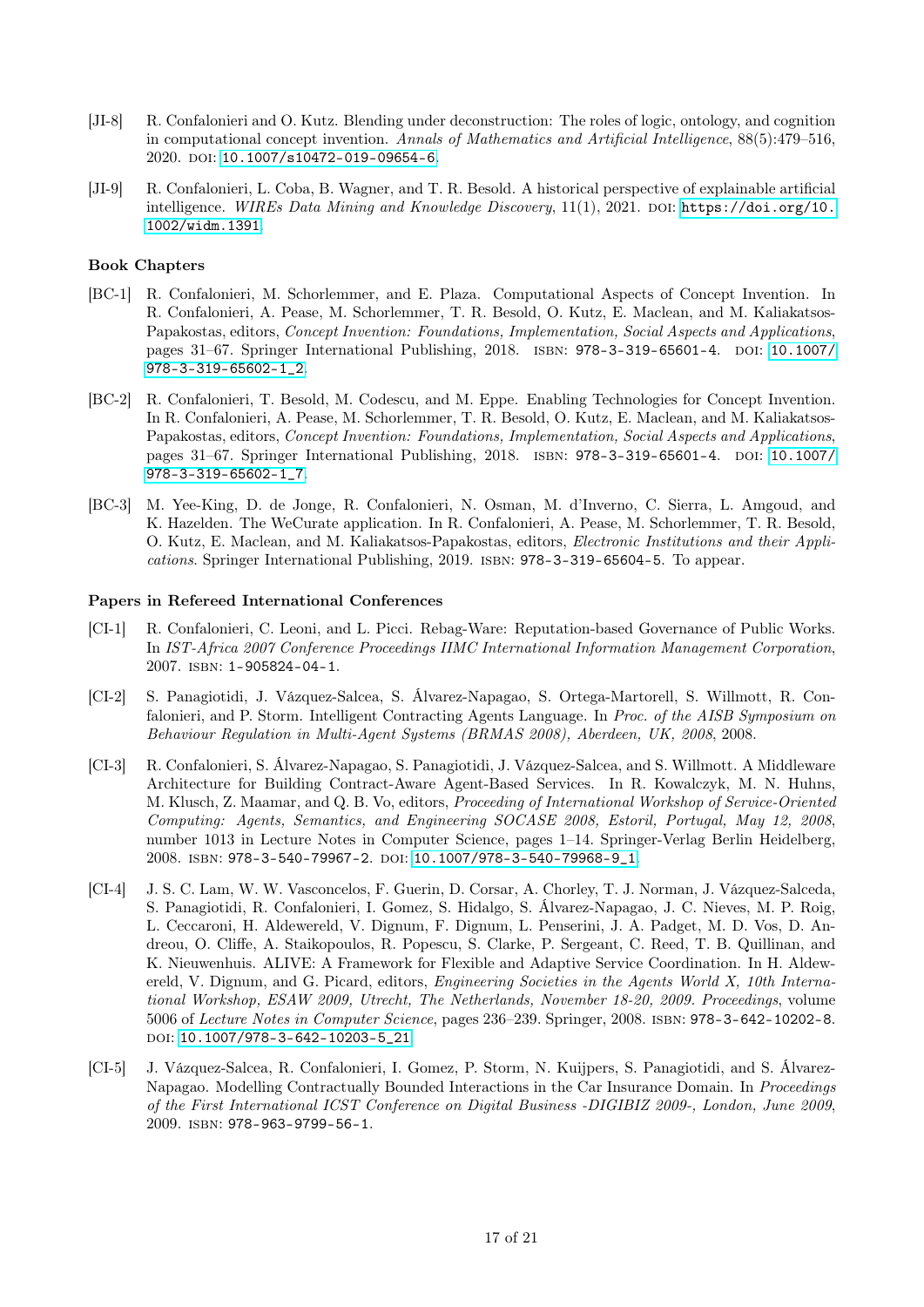- <span id="page-17-0"></span>[CI-6] R. Confalonieri, J. C. Nieves, and J. Vázquez-Salceda. Pstable Semantics for Logic Programs with Possibilistic Ordered Disjunction. In R. Serra and R. Cucchiara, editors, Proceedings of XIth International Conference of the Italian Association for Artificial Intelligence, Reggio Emilia, Italy, December 9-12, 2009, volume 5883 of Lecture Notes in Computer Science, pages 52–61. Springer, 2009. isbn: 978-3-642-10290-5. doi: [10.1007/978-3-642-10291-2\\_6](http://dx.doi.org/10.1007/978-3-642-10291-2_6).
- <span id="page-17-1"></span>[CI-7] R. Confalonieri, J. C. Nieves, M. Osorio, and J. Vázquez-Salceda. Possibilistic Semantics for Logic Programs with Ordered Disjunction. In S. Link and H. Prade, editors, Proceedings of Foundations of Information and Knowledge Systems, 6th International Symposium, FoIKS 2010, Sofia, Bulgaria, February 15-19, 2010, volume 5956 of Lecture Notes in Computer Science, pages 133–152. Springer, 2010. isbn: 978-3-642-11828-9. doi: [10.1007/978-3-642-11829-6\\_11](http://dx.doi.org/10.1007/978-3-642-11829-6_11).
- <span id="page-17-2"></span>[CI-8] R. Confalonieri, H. Prade, and J. C. Nieves. Handling Exceptions in Logic Programming without Negation as Failure. In W. Liu, editor, Proceedings of the 11th European Conference of Symbolic and Quantitative Approaches to Reasoning with Uncertainty ECSQARU 2011, Belfast, UK, June 29- July 1, 2011, volume 6717 of Lecture Notes in Computer Science, pages 509–520. Springer, 2011. isbn: 978-3-642-22151-4. doi: [10.1007/978-3-642-22152-1\\_43](http://dx.doi.org/10.1007/978-3-642-22152-1_43).
- <span id="page-17-3"></span>[CI-9] R. Confalonieri and H. Prade. Answer Set Programming for Computing Decisions Under Uncertainty. In W. Liu, editor, Proceedings of the 11th European Conference of Symbolic and Quantitative Approaches to Reasoning with Uncertainty ECSQARU 2011, Belfast, UK, June 29-July 1, 2011, volume 6717 of Lecture Notes in Computer Science, pages 485–496. Springer, 2011. isbn: 978-3-642-22151-4. DOI: [10.1007/978-3-642-22152-1\\_41](http://dx.doi.org/10.1007/978-3-642-22152-1_41).
- <span id="page-17-6"></span>[CI-10] K. Alonso, M. Zorrilla, H. Iñan, M. Palau, R. Confalonieri, J. Vázquez-Salceda, F. J. Calle, and E. Castro. Ontology-based tourism for all recommender and information retrieval system for Interactive Community Displays. In Proceedings of the 8th International Conference onInformation Science and Digital Content Technology (ICIDT2012), volume 3, pages 650–655, 2012. isbn: 978-1-4673-1288-2.
- <span id="page-17-4"></span>[CI-11] R. Confalonieri and H. Prade. Encoding Preference Queries to an Uncertain Database in Possibilistic Answer Set Programming. In S. Greco, B. Bouchon-Meunier, G. Coletti, M. Fedrizzi, B. Matarazzo, and R. R. Yager, editors, Proceedings of the 14th International Conference on Information Processing and Management of Uncertainty in Knowledge-Based Systems Part I, IPMU 2012, Catania, Italy, July 9-13, 2012, volume 297 of Communications in Computer and Information Science, pages 511–520. Springer, 2012. ISBN: 978-3-642-31708-8. DOI: [10.1007/978-3-642-31709-5\\_52](http://dx.doi.org/10.1007/978-3-642-31709-5_52).
- <span id="page-17-5"></span>[CI-12] R. Confalonieri, H. Iñan, and M. Palau. Handling Uncertain User Preferences in a Context-Aware System. In S. Greco, B. Bouchon-Meunier, G. Coletti, M. Fedrizzi, B. Matarazzo, and R. R. Yager, editors, Proceedings of the 14th International Conference on Information Processing and Management of Uncertainty in Knowledge-Based Systems Part II, IPMU 2012, Catania, Italy, July 9-13, 2012, volume 298 of Communications in Computer and Information Science, pages 88–97. Springer, 2012. isbn: 978-3-642-31708-9. doi: [10.1007/978-3-642-31715-6\\_11](http://dx.doi.org/10.1007/978-3-642-31715-6_11).
- <span id="page-17-9"></span>[CI-13] L. Amgoud, R. Confalonieri, D. de Jonge, M. d'Inverno, K. Hazelden, N. Osman, H. Prade, C. Sierra, and M. Yee-King. Sharing Online Cultural Experiences: An Argument-Based Approach. In V. Torra, Y. Narukawa, B. López, and M. Villaret, editors, Proceedings of the 9th International Conference on Modeling Decisions for Artificial Intelligence MDAI 2012, Girona, Catalonia, Spain, November 21-23, 2012, volume 7647 of Lecture Notes in Computer Science, pages 282–293. Springer, 2012. isbn: 978-3-642-34619-4. doi: [10.1007/978-3-642-34620-0\\_26](http://dx.doi.org/10.1007/978-3-642-34620-0_26).
- <span id="page-17-7"></span>[CI-14] M. Yee-King, R. Confalonieri, D. de Jonge, N. Osman, K. Hazelden, L. Amgoud, H. Prade, C. Sierra, and M. d'Inverno. Towards Community Browsing for Shared Experiences: The WeBrowse System. In S. Ossowski, F. Toni, and G. A. Vouros, editors, *Proceedings of the First International Conference* on Agreement Technologies, AT 2012, Dubrovnik, Croatia, October 15-16, 2012, volume 918 of CEUR Workshop Proceedings, pages 201–202. CEUR-WS.org, 2012.
- <span id="page-17-8"></span>[CI-15] L. Amgoud, R. Confalonieri, D. de Jonge, M. d'Inverno, K. Hazelden, N. Osman, H. Prade, C. Sierra, and M. Yee-King. WeCurate: Designing For Synchronised Browsing And Social Negotiation. In S. Ossowski, F. Toni, and G. A. Vouros, editors, Proceedings of the First International Conference on Agreement Technologies, AT 2012, Dubrovnik, Croatia, October 15-16, 2012, volume 918 of CEUR Workshop Proceedings, pages 168–179. CEUR-WS.org, 2012.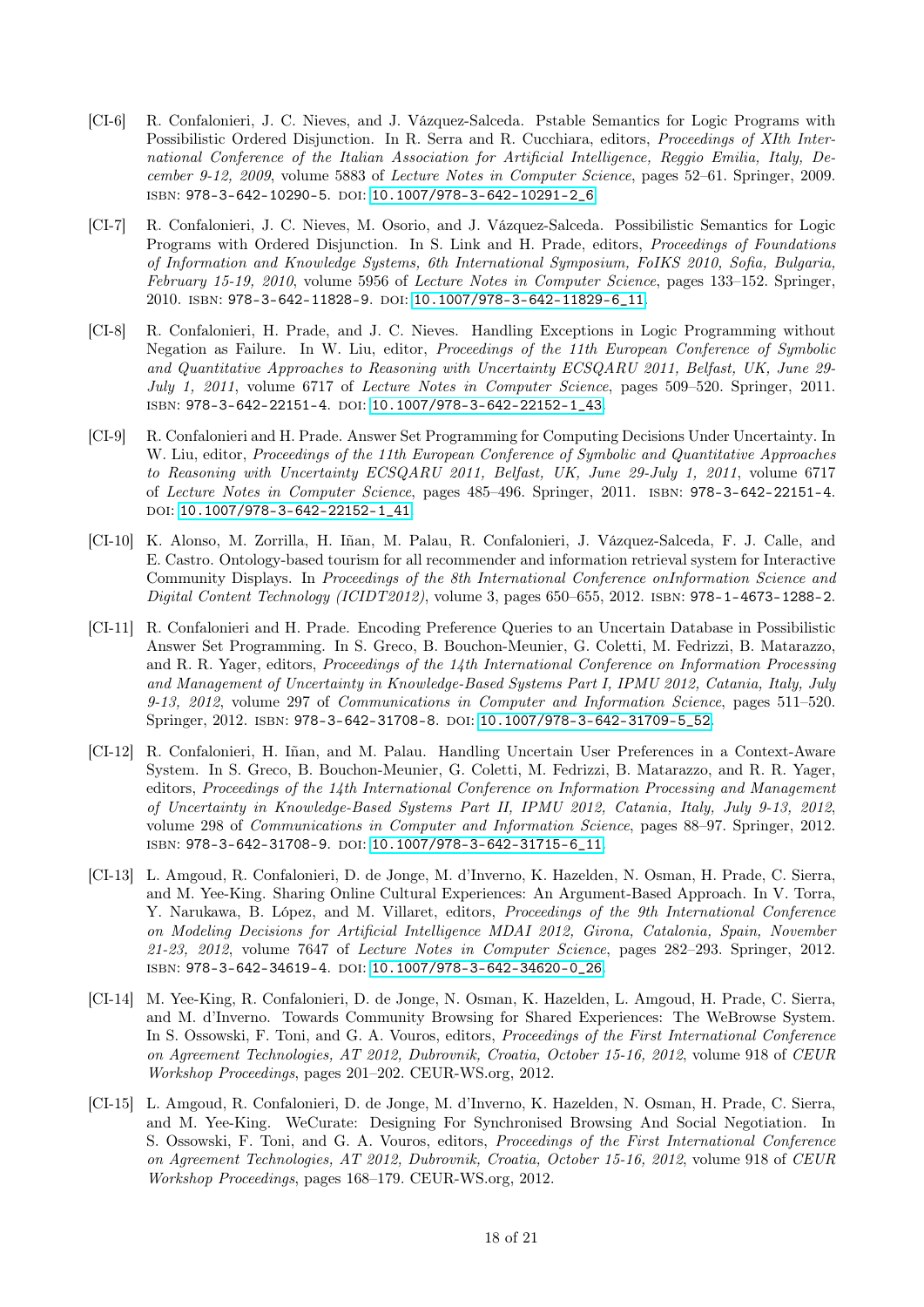- [CI-16] K. Hazelden, M. Yee-King, R. Confalonieri, F. Ghedini, C. Sierra, and M. d'Inverno. WeCurate: Enriching the Sociocultural Practices of the Museum Experience. In K. Ng, J. P. Bowen, and S. McDaid, editors, Electronic Visualisation and the Arts, EVA 2013, London, UK, 29-31 July 2013, Workshops in Computing. BCS, 2013. isbn: 978-1-780172-15-6.
- [CI-17] N. Osman, M. d'Inverno, C. Sierra, L. Amgoud, H. Prade, M. Yee-King, R. Confalonieri, D. de Jonge, and K. Hazelden. An experience-based BDI logic: Motivating shared experiences and intentionality. In IECON 2013 - 39th Annual Conference of the IEEE Industrial Electronics Society, Vienna, Austria, November 10-13, 2013, pages 6654-6659. IEEE, 2013. ISBN: 978-1-4799-0224-8. DOI: [10.1109/](http://dx.doi.org/10.1109/IECON.2013.6700233) [IECON.2013.6700233](http://dx.doi.org/10.1109/IECON.2013.6700233). Best Paper Award in session on 'Cognitive Architectures and Multi-Agent Systems'.
- <span id="page-18-4"></span>[CI-18] K. Hazelden, M. Yee-King, R. Confalonieri, C. Sierra, F. Ghedini, D. de Jonge, N. Osman, and M. d'Inverno. WeCurate: multiuser museum interactives for shared cultural experiences. In W. E. Mackay, S. A. Brewster, and S. Bødker, editors, *Proceedings of 2013 ACM SIGCHI Conference on* Human Factors in Computing Systems, CHI '13, Paris, France, April 27 - May 2, 2013, Extended Abstracts, pages 571–576. ACM, 2013. ISBN: 978-1-4503-1952-2. poi: [10.1145/2468356.2468457](http://dx.doi.org/10.1145/2468356.2468457).
- <span id="page-18-3"></span>[CI-19] M. Yee-King, R. Confalonieri, D. de Jonge, K. Hazelden, C. Sierra, M. d'Inverno, L. Amgoud, and N. Osman. Multiuser museum interactives for shared cultural experiences: an agent-based approach. In M. L. Gini, O. Shehory, T. Ito, and C. M. Jonker, editors, Proceedings of the 20th International conference on Autonomous Agents and Multi-Agent Systems, AAMAS '13, Saint Paul, MN, USA, May 6-10, 2013, pages 917–924. International Foundation for Autonomous Agents and Multiagent Systems IFAAMAS, 2013. isbn: 978-1-4503-1993-5.
- <span id="page-18-5"></span>[CI-20] M. Eppe, E. Maclean, R. Confalonieri, O. Kutz, W. M. Schorlemmer, and E. Plaza. ASP, Amalgamation, and the Conceptual Blending Workflow. In F. Calimeri, G. Ianni, and M. Truszczynski, editors, Proceedings of 13th International Conference on Logic Programming and Nonmonotonic Reasoning LPNMR 2015, Lexington, KY, USA, September 27-30, 2015, volume 9345 of Lecture Notes in Computer Science, pages 309-316. Springer, 2015. ISBN: 978-3-319-23263-8. DOI: [10.1007/](http://dx.doi.org/10.1007/978-3-319-23264-5_26) [978-3-319-23264-5\\_26](http://dx.doi.org/10.1007/978-3-319-23264-5_26).
- <span id="page-18-6"></span>[CI-21] M. Eppe, R. Confalonieri, E. Maclean, M. A. Kaliakatsos-Papakostas, E. Cambouropoulos, W. M. Schorlemmer, M. Codescu, and K. Kühnberger. Computational Invention of Cadences and Chord Progressions by Conceptual Chord-Blending. In Q. Yang and M. J. Wooldridge, editors, Proceedings of the Twenty-Fourth International Joint Conference on Artificial Intelligence, IJCAI 2015, Buenos Aires, Argentina, July 25-31, 2015, pages 2445–2451. AAAI Press, 2015. isbn: 978-1-57735-738-4.
- <span id="page-18-1"></span>[CI-22] R. Confalonieri, J. Corneli, A. Pease, E. Plaza, and M. Schorlemmer. Using Argumentation to Evaluate Concept Blends in Combinatorial Creativity. In H. Toivonen, S. Colton, M. Cook, and D. Ventura, editors, Proceedings of the Sixth International Conference on Computational Creativity, Park City, Utah, USA, June 29 - July 2, 2015, pages 174–181. computationalcreativity.net, 2015. isbn: 978-0-8425-2970-9.
- <span id="page-18-0"></span>[CI-23] R. Confalonieri, E. Plaza, and M. Schorlemmer. A Process Model for Concept Invention. In F. Pachet, A. Cardoso, V. Corruble, and F. Ghedini, editors, Proceedings of the Seventh International Conference on Computational Creativity, UPMC, Paris, France, June 27 - July 1, 2016, pages 338–345. Sony CSL Paris, France, 2016. isbn: 978-2-7466-9155-1.
- <span id="page-18-2"></span>[CI-24] M. A. Kaliakatsos-Papakostas, R. Confalonieri, J. Corneli, A. I. Zacharakis, and E. Cambouropoulos. An Argument-based Creative Assistant for Harmonic Blending. In F. Pachet, A. Cardoso, V. Corruble, and F. Ghedini, editors, Proceedings of the Seventh International Conference on Computational Creativity, UPMC, Paris, France, June 27 - July 1, 2016, pages 330–337. Sony CSL Paris, France, 2016. isbn: 978-2-7466-9155-1. Best Paper Award.
- [CI-25] K. Adrian, P. Chocron, R. Confalonieri, X. Ferrer, and J. Giráldez-Cru. Link Prediction in Evolutionary Graphs - The Case Study of the CCIA Network. In À. Nebot, X. Binefa, and R. L. de Mántaras, editors, Proceedings of the 19th International Conference of the Catalan Association for Artificial Intelligence, Barcelona, Catalonia, Spain, October 19-21, 2016, volume 288 of Frontiers in Artificial Intelligence and Applications, pages 187–196. IOS Press, 2016. isbn: 978-1-61499-695-8. DOI: [10.3233/978-1-61499-696-5-187](http://dx.doi.org/10.3233/978-1-61499-696-5-187).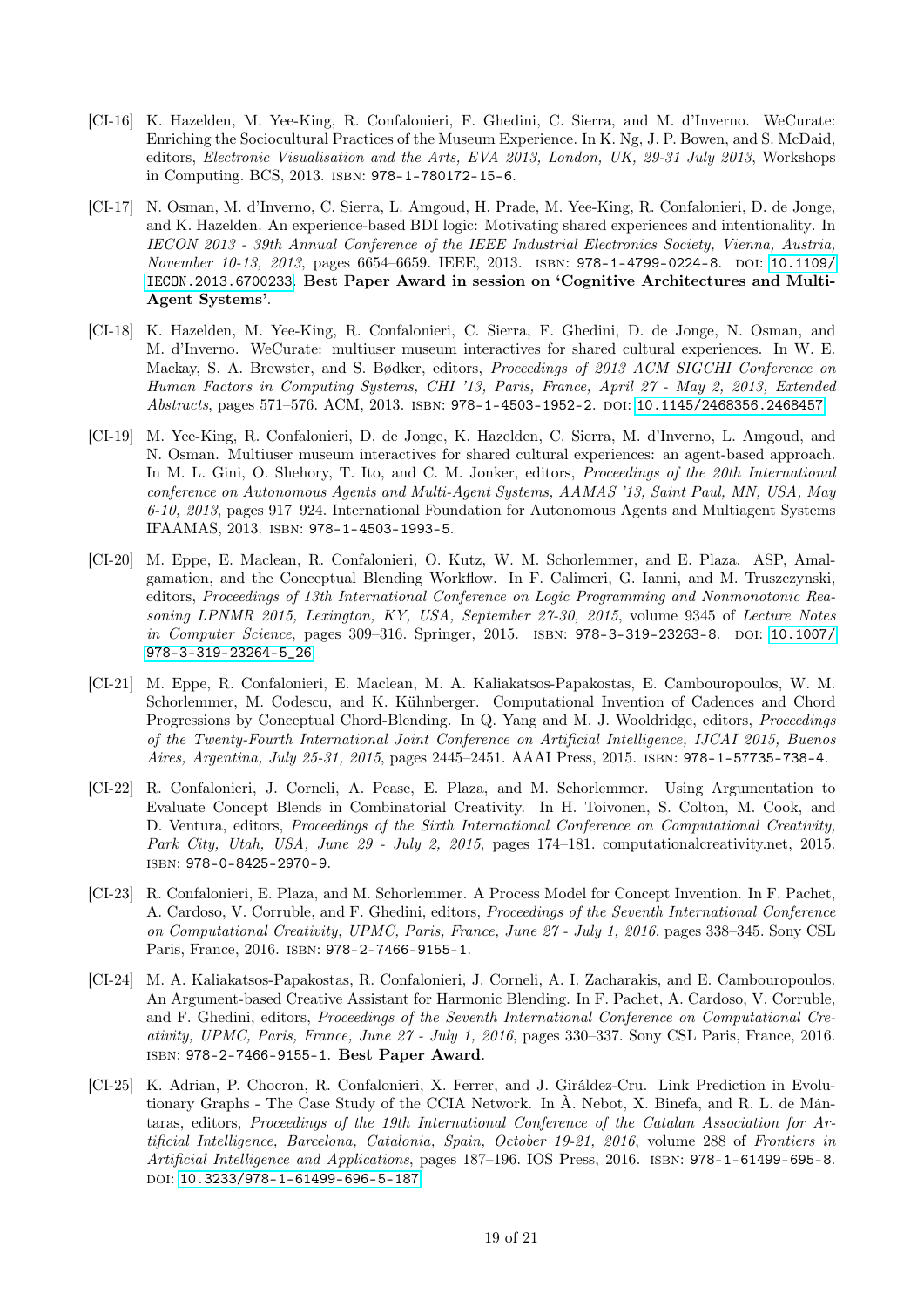- <span id="page-19-3"></span>[CI-26] D. Porello, N. Troquard, R. Confalonieri, P. Galliani, O. Kutz, and R. Peñaloza. Repairing Socially Aggregated Ontologies Using Axiom Weakening. In B. An, A. L. C. Bazzan, J. Leite, S. Villata, and L. W. N. van der Torre, editors, Proceedings of the 20th International Conference on Principles and Practice of Multi-Agent Systems PRIMA 2017, Nice, France, October 30 - November 3, 2017, volume 10621 of Lecture Notes in Computer Science, pages 441–449. Springer, 2017. isbn: 978-3-319-69130-5. doi: [10.1007/978-3-319-69131-2\\_26](http://dx.doi.org/10.1007/978-3-319-69131-2_26).
- <span id="page-19-4"></span>[CI-27] D. Porello, N. Troquard, R. Peñaloza, R. Confalonieri, P. Galliani, and O. Kutz. Two Approaches to Ontology Aggregation Based on Axiom Weakening. In J. Lang, editor, *Proceedings of the Twenty-Seventh* International Joint Conference on Artificial Intelligence, IJCAI 2018, July 13-19, 2018, Stockholm, Sweden, pages 1942–1948. ijcai.org, 2018. ISBN: 978-0-9992411-2-7. DOI: [10.24963/ijcai.2018/268](http://dx.doi.org/10.24963/ijcai.2018/268).
- <span id="page-19-5"></span>[CI-28] N. Troquard, R. Confalonieri, P. Galliani, R. Peñaloza, D. Porello, and O. Kutz. Repairing Ontologies via Axiom Weakening. In S. A. McIlraith and K. Q. Weinberger, editors, Proceedings of the Thirty-Second AAAI Conference on Artificial Intelligence, (AAAI-18), New Orleans, Louisiana, USA, February 2-7, 2018, pages 1981–1988. AAAI Press, 2018.
- [CI-29] P. Galliani, O. Kutz, and R. Confalonieri. A Roadmap towards Tuneable Random Ontology Generation Via Probabilistic Generative Models. In D. Aveiro, J. L. G. Dietz, and J. Filipe, editors, Proceedings of the 10th International Joint Conference on Knowledge Discovery, Knowledge Engineering and Knowledge Management, IC3K 2018, Volume 2: KEOD, Seville, Spain, September 18-20, 2018, pages 349–355. SciTePress, 2018. isbn: 978-989-758-330-8. doi: [10.5220/0006961103490355](http://dx.doi.org/10.5220/0006961103490355).
- <span id="page-19-1"></span>[CI-30] R. Confalonieri, T. R. Besold, T. Weyde, K. Creel, T. Lombrozo, S. T. Mueller, and P. Shafto. What makes a good explanation? Cognitive dimensions of explaining intelligent machines. In A. K. Goel, C. M. Seifert, and C. Freksa, editors, Proceedings of the 41th Annual Meeting of the Cognitive Science Society, CogSci 2019: Creativity + Cognition + Computation, Montreal, Canada, July 24-27, 2019, pages 25–26. cognitivesciencesociety.org, 2019. isbn: 0-9911967-7-5.
- <span id="page-19-0"></span>[CI-31] R. Confalonieri, T. Weyde, T. R. Besold, and F. M. del Prado Martín. Trepan Reloaded: A Knowledgedriven Approach to Explaining Black-box Models. In Proceedings of the 24th European Conference on Artificial Intelligence, volume 325 of Frontiers in Artificial Intelligence and Applications, pages 2457– 2464. IOS press, 2020. doi: [10.3233/FAIA200378](http://dx.doi.org/10.3233/FAIA200378). Distinguished Paper Award.

#### Papers in Refereed International Workshops

- [WI-1] R. Confalonieri, J. Domingue, and E. Motta. Orchestration of Semantic Web Services in IRS-III. In First AKT Workshop on Semantic Web Services, KMI, The Open University, Milton Keynes, UK, December 8, 2004, CEUR Workshop Proceedings. CEUR-WS.org, 2004.
- [WI-2] R. Confalonieri, J. C. Nieves, and J. Vázquez-Salceda. A Preference Meta-Model for Logic Programs with Possibilistic Ordered Disjunction. In Proc. of the 2nd Workshop on Software Engineering for Answer Set Programming (SEA'09), Postdam, Germany, 14 September 2009, volume 546 of CEUR Workshop Proceedings. CEUR-WS.org, 2009.
- <span id="page-19-6"></span>[WI-3] R. Confalonieri and J. C. Nieves. Nested Logic Programs with Ordered Disjunction. In Proc. of the Sixth Latin American Workshop on Non-Monotonic Reasoning (LANMR 2010), volume 677 of CEUR Workshop Proceedings. CEUR-WS.org, 2010.
- [WI-4] R. Confalonieri, M. Schorlemmer, E. Plaza, M. Eppe, O. Kutz, and R. Peñaloza. Upward Refinement for Conceptual Blending in Description Logic: An ASP-based Approach and Case Study in  $\mathcal{EL}^{++}$ . In Proc. of the Joint Ontology Workshops 2015 Episode 1: The Argentine Winter of Ontology co-located with the 24th International Joint Conference on Artificial Intelligence (IJCAI 2015), Buenos Aires, Argentina, July 25-27, 2015, volume 1517 of CEUR Workshop Proceedings. CEUR-WS.org, 2015.
- <span id="page-19-2"></span>[WI-5] R. Confalonieri, M. Schorlemmer, O. Kutz, R. Peñaloza, E. Plaza, and M. Eppe. Conceptual Blending in  $\mathcal{EL}^{++}$ . In Proc. of the 29th International Workshop on Description Logics, Cape Town, South Africa, April 22-25, 2016, volume 1577 of CEUR Workshop Proceedings. CEUR-WS.org, 2016.
- [WI-6] M. Schorlemmer, R. Confalonieri, and E. Plaza. The Yoneda Path to the Buddhist Monk Blend. In Proc. of the Joint Ontology Workshops 2016 Episode 2: The French Summer of Ontology co-located with the 9th International Conference on Formal Ontology in Information Systems (FOIS 2016), Annecy, France, July 6-9, 2016, volume 1660 of CEUR Workshop Proceedings. CEUR-WS.org, 2016.